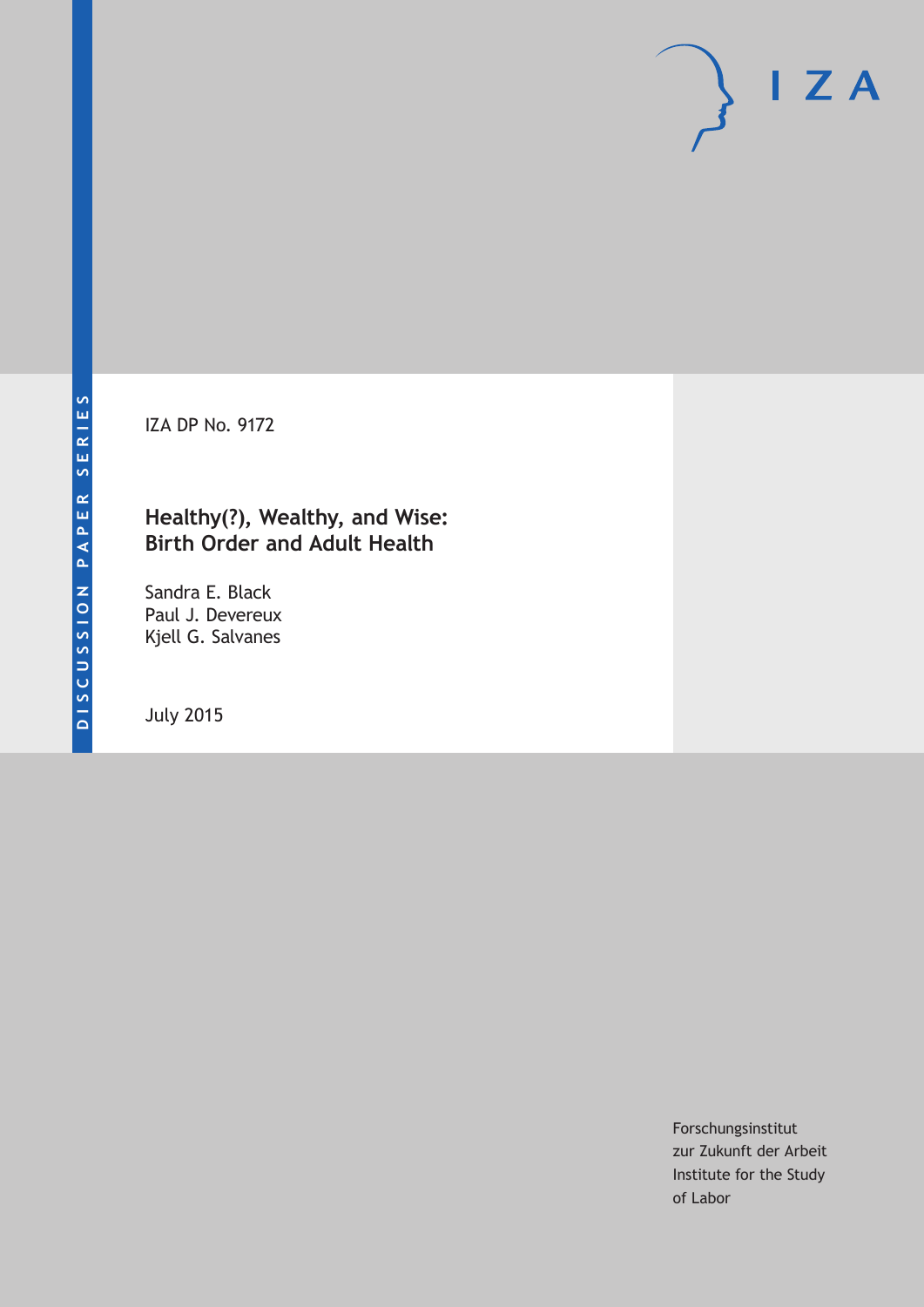# **Healthy(?), Wealthy, and Wise: Birth Order and Adult Health**

## **Sandra E. Black**

*University of Texas at Austin, NHH, IZA and NBER*

### **Paul J. Devereux**

*University College Dublin, CEPR and IZA*

### **Kjell G. Salvanes**

*Norwegian School of Economics, Statistics Norway, CEP and IZA*

Discussion Paper No. 9172 July 2015

IZA

P.O. Box 7240 53072 Bonn Germany

Phone: +49-228-3894-0 Fax: +49-228-3894-180 E-mail: iza@iza.org

Any opinions expressed here are those of the author(s) and not those of IZA. Research published in this series may include views on policy, but the institute itself takes no institutional policy positions. The IZA research network is committed to the IZA Guiding Principles of Research Integrity.

The Institute for the Study of Labor (IZA) in Bonn is a local and virtual international research center and a place of communication between science, politics and business. IZA is an independent nonprofit organization supported by Deutsche Post Foundation. The center is associated with the University of Bonn and offers a stimulating research environment through its international network, workshops and conferences, data service, project support, research visits and doctoral program. IZA engages in (i) original and internationally competitive research in all fields of labor economics, (ii) development of policy concepts, and (iii) dissemination of research results and concepts to the interested public.

<span id="page-1-0"></span>IZA Discussion Papers often represent preliminary work and are circulated to encourage discussion. Citation of such a paper should account for its provisional character. A revised version may be available directly from the author.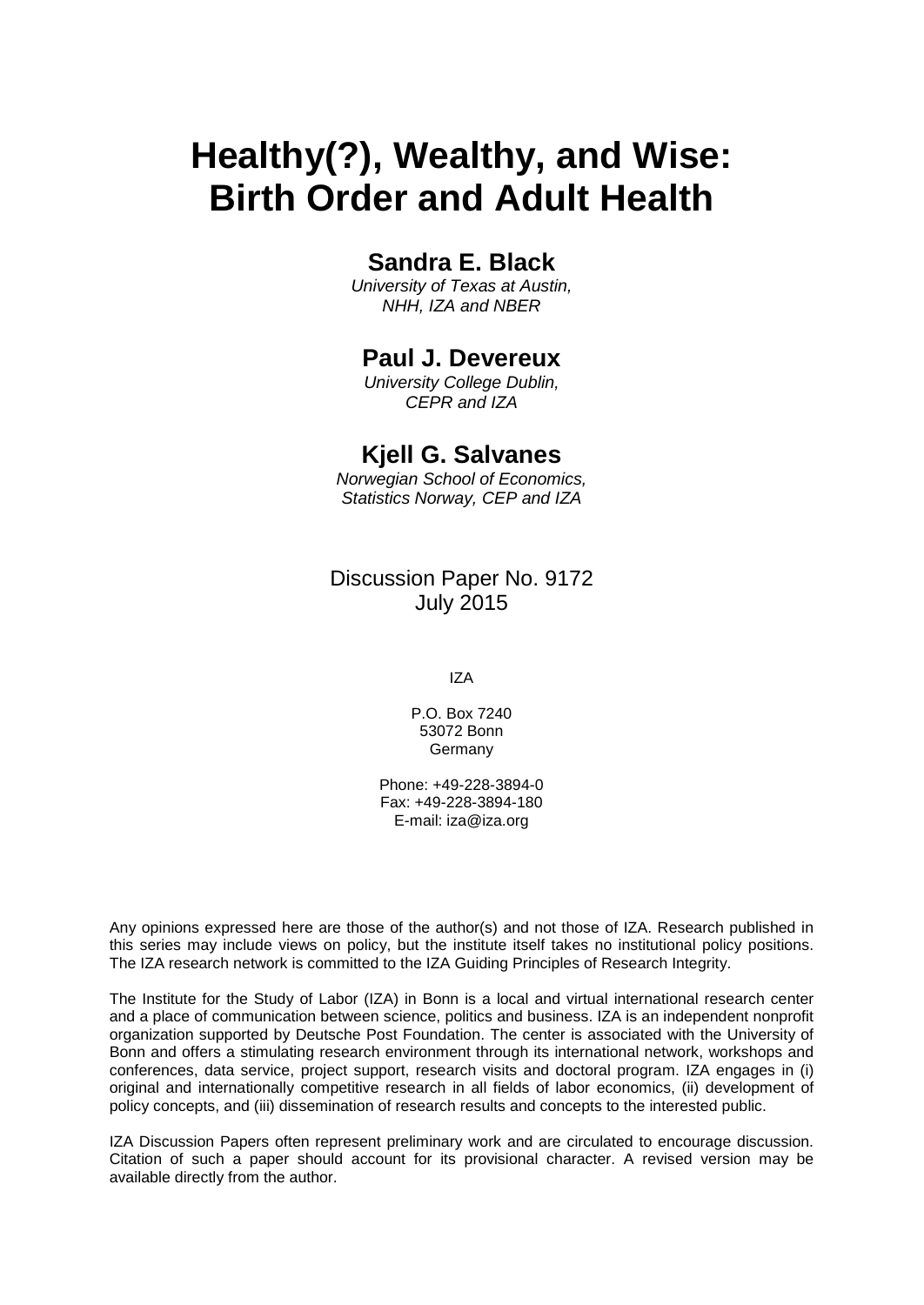IZA Discussion Paper No. 9172 July 2015

## **ABSTRACT**

## **Healthy(?), Wealthy, and Wise: Birth Order and Adult Health[\\*](#page-1-0)**

While recent research finds strong evidence that birth order affects children's outcomes such as education, IQ scores, and earnings, the evidence for effects on health is more limited. This paper uses a large dataset on the population of Norway and focuses on the effect of birth order on a range of health and health-related behaviors, outcomes not previously available in datasets of this magnitude. Interestingly, we find complicated effects of birth order. Firstborns are more likely to be overweight, to be obese, and to have high blood pressure and high triglycerides. So, unlike education or earnings, there is no clear first-born advantage in health. However, later-borns are more likely to smoke and have poorer self-reported physical and mental health. They are also less likely to report that they are happy. We find that these effects are largely unaffected by conditioning on education and earnings, suggesting that these are not the only important pathways to health differentials by birth order. When we explore possible mechanisms, we find that smoking early in pregnancy is more prevalent for first pregnancies than for later ones. However, women are more likely to quit smoking during their first pregnancy than during later ones, and first-borns are more likely to be breast-fed. These findings suggest a role for early maternal investment in determining birth order effects on health.

JEL Classification: I1, J1

Keywords: parental investment, obesity, siblings

Corresponding author:

Sandra E. Black Department of Economics University of Texas at Austin 1 University Station #C3100 Austin, TX 78712 USA E-mail: [sblack@austin.utexas.edu](mailto:sblack@austin.utexas.edu)

\* We are grateful to the Medical Birth Registry for Norway for providing the birth registry data.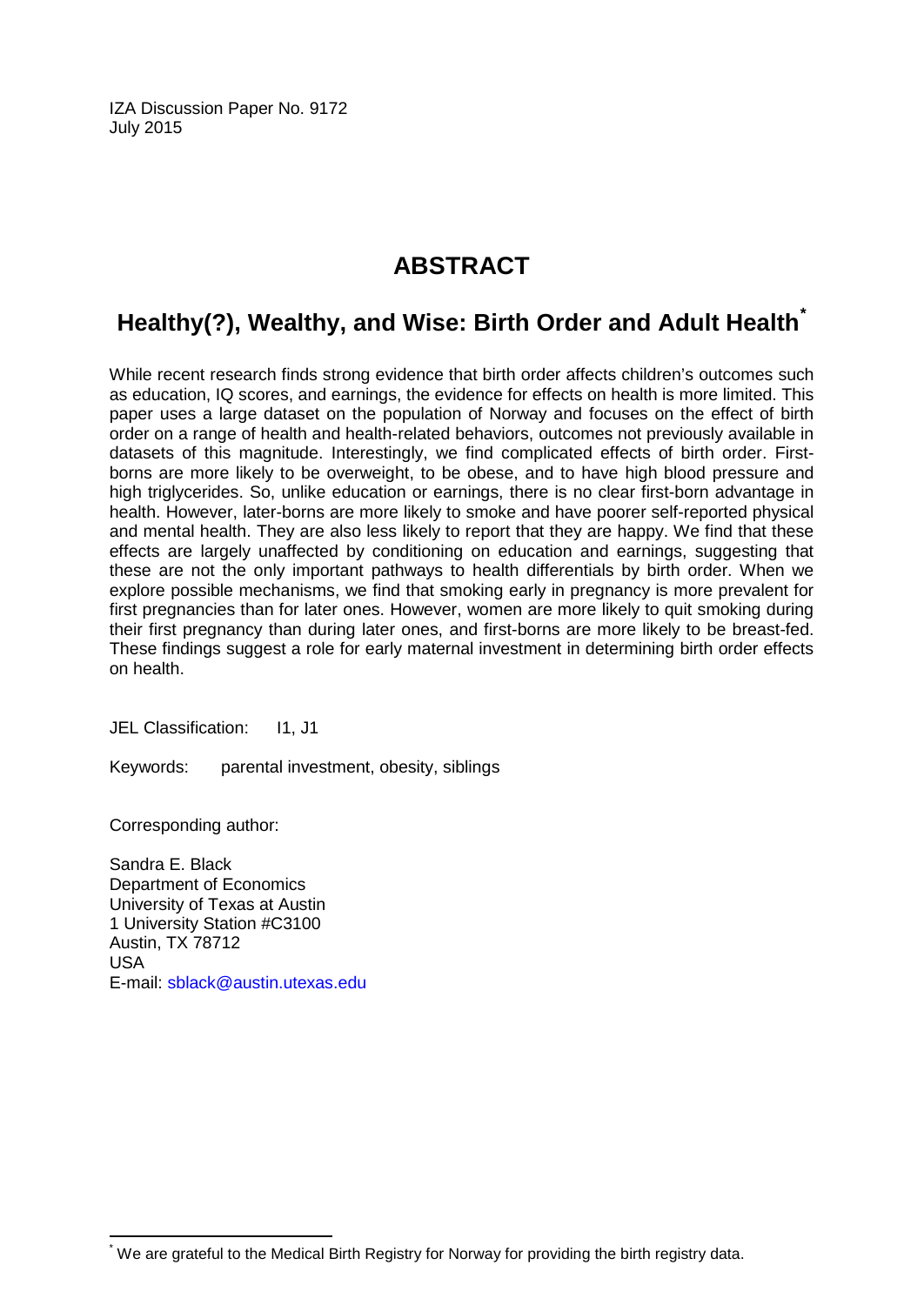Newspapers and magazines are replete with articles describing how you can predict your future based on your birth order - what job you are likely to do, what personality characteristics you exhibit, even so far as to predict how you will raise your children.<sup>1</sup> Though these articles often seem more circus show than academic, there is substantial research across a variety of fields examining the relationship between birth order and individual outcomes. Although early work was limited in its ability to distinguish birth order from other confounding characteristics such as family size (for example, third born children on average come from larger families than first born children), recent work has taken advantage of large survey and administrative datasets to consistently find that, in developed countries, first-borns have higher IQ scores, educational attainment, and earnings than later-borns.<sup>2</sup>

There is a sizeable literature about the relationship between birth order and adult health. However, individual studies have typically examined only one or a small number of health outcomes and, in many cases, have used relatively small samples. In this paper, we use large nationally representative data from Norway to identify the relationship between birth order and health, where health is measured along a number of dimensions, including medical indicators, health behaviors, and overall life satisfaction. In light of existing work documenting that firstborns have greater education and earnings, studying a range of health outcomes provides a more complete picture of the role of birth order on child success.

Until recently, the identification of birth order effects has been limited due to the rigorous data demands required for credible estimation. Later-born children are only observed in larger families (by definition), and the characteristics of individuals who choose to have larger families are observably quite different from those of individuals who choose to have smaller families. To

 <sup>1</sup> http://www.huffingtonpost.com/dr-gail-gross/how-birth-order-affects-personality\_b\_4494385.html http://www.huffingtonpost.com/2014/04/29/firstborns-educational-success\_n\_5228493.html http://www.nytimes.com/2009/09/08/health/08klas.html

<sup>2</sup> See, for example, Black *et al.*, 2005, 2011; Bjerkedal *et al.*, 2007; Kantarevic and Mechoulan, 2006; Booth and Kee, 2008; Bu, 2014)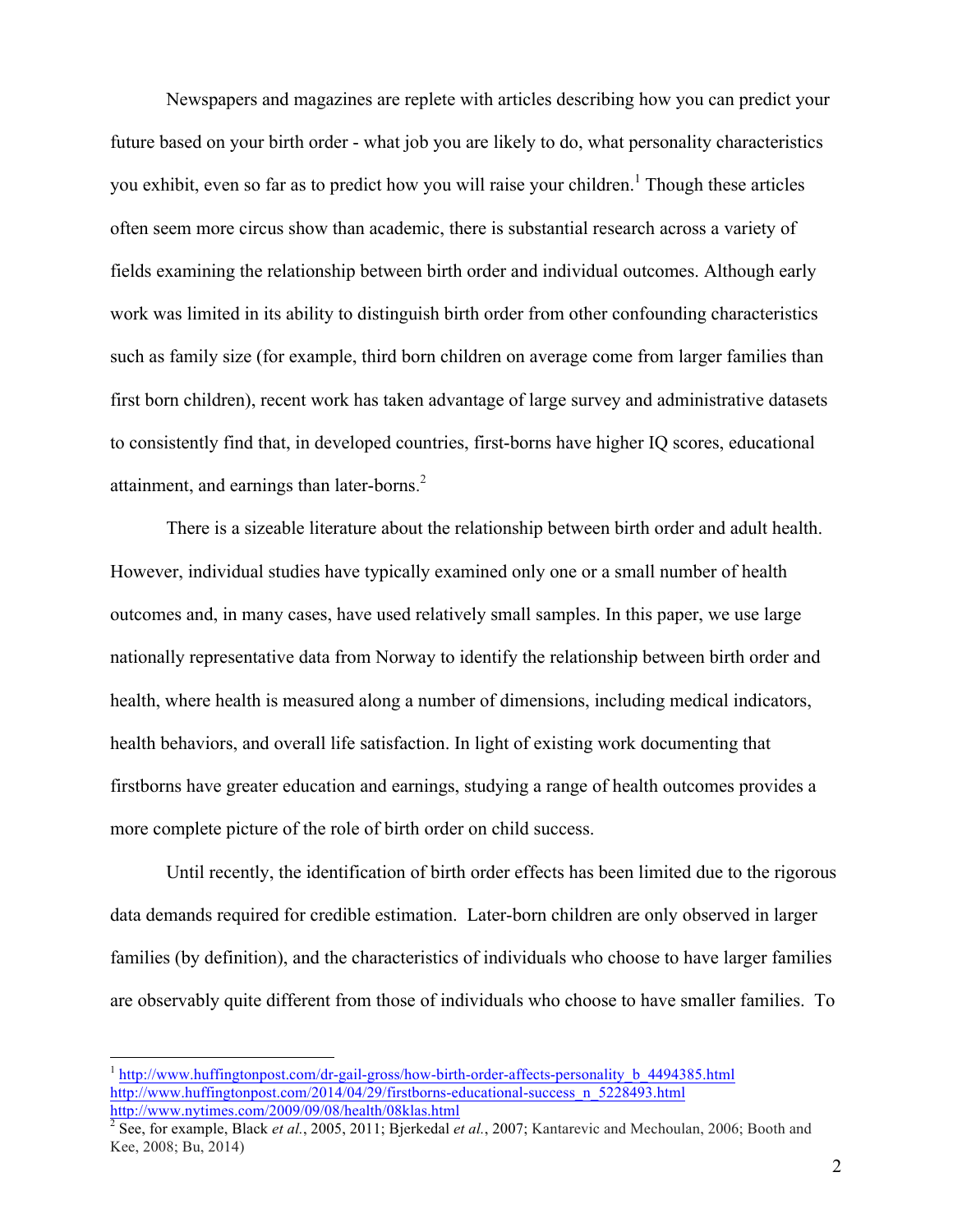circumvent these issues, we use a large dataset from Norway and estimate the effects of birth order on health using a family fixed effects specification. In this case, we are identifying the effects of birth order by comparing siblings within the same family, thereby eliminating concerns that birth order is picking up omitted family characteristics such as family size. We are also able to control for mother's and children's birth cohorts—in this case, birth order effects are identified off the differential timing of births within the same family. We find effects of health on birth order that are complicated. First-borns are more likely to be overweight and have high blood pressure and high triglycerides. However, later-borns are more likely to smoke and have poorer self-reported physical and mental health. These results are found in both between-family (crosssectional) and within-family analysis. So, unlike education or earnings, there is no clear firstborn advantage in health. Also, we find that these effects are largely unaffected by conditioning on education and earnings, suggesting that these are not the only important pathways to health differentials by birth order.

There are many mechanisms that could generate a relationship between birth order and health, including differences in biological endowments, early parental investment, and later parental or environmental factors. While we cannot examine all possible mechanisms, we focus on the role of early parental investment behavior, as much recent research has highlighted the importance of early investments (both in utero and in the first years of life) for the long-run outcomes of children (see Aizer and Currie 2014 for a summary). In particular, using a variety of data sources, we examine the effects of a child's birth order on maternal smoking during pregnancy and the probability that he/she is breastfed as both these parental behaviors are likely to have long-term implications for the health of the child.

We find that smoking early in pregnancy is more prevalent for first pregnancies than for later ones. However, women are more likely to quit smoking during their first pregnancy than

3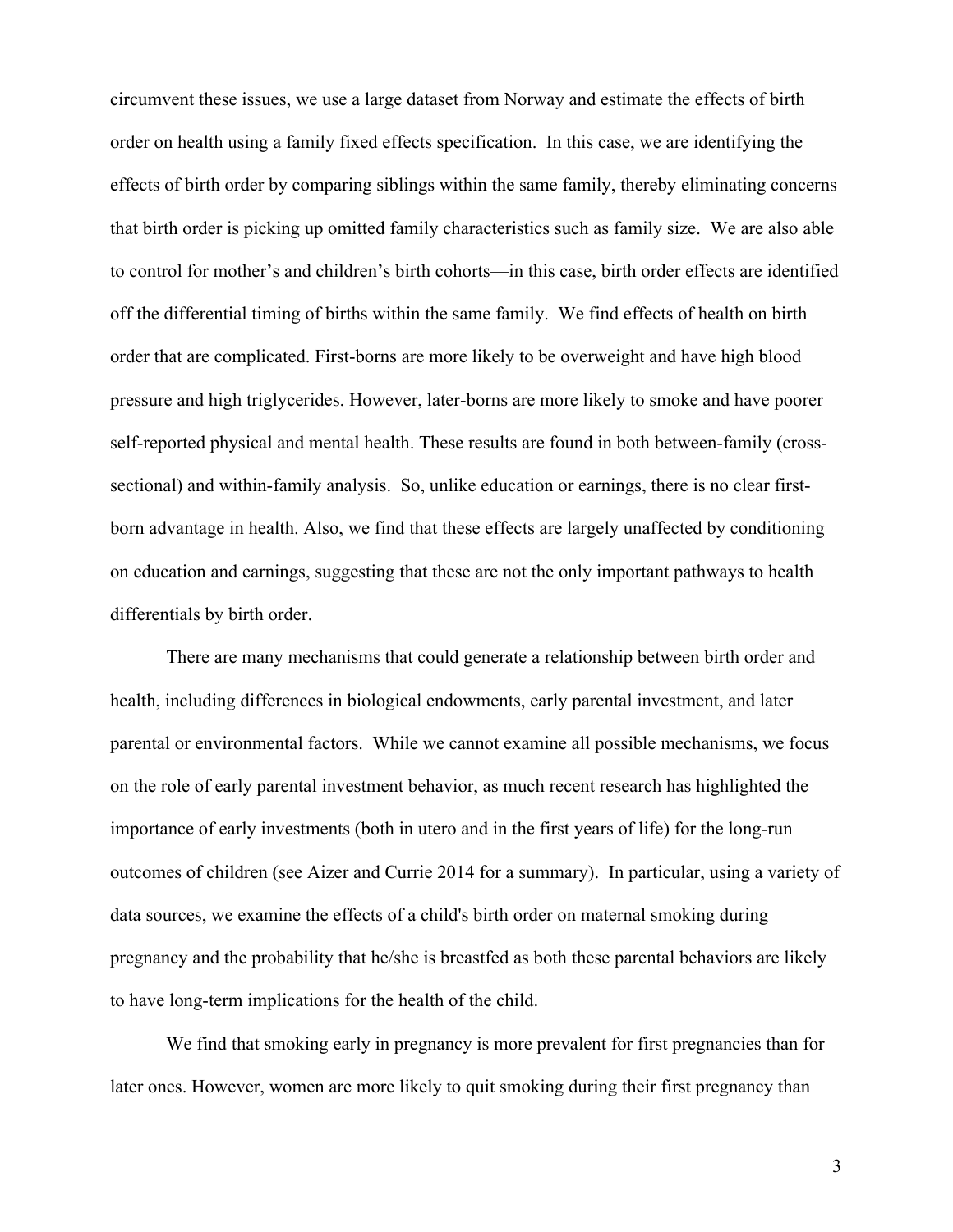during later ones, and first borns are more likely to be breast-fed. These findings suggest a role for early maternal investment in determining birth order effects on health.

The paper unfolds as follows. Section 2 discusses the related literature. Section 3 discusses the data we use and Section 4 presents the results. Section 5 discusses possible mechanisms, and Section 6 concludes.

#### **2. Related Literature**

A number of literatures have examined the relationship between birth order and health or health behaviors, ranging from the medical literature to sociology to psychology to economics (for instance Richiardi *et al.*, 2004, Sulloway, 1996, and Argys *et al.*, 2006). While much of the research has used relatively small samples, there are several papers that have utilized population registers like the Norwegian data we use.

Recent work by Lundborg, Ralsmark, and Olof-Rooth (2014) examines the relationship between family size, birth order, and height, where height is used as a proxy for health. Using military enlistment data from Sweden covering the population of males at approximately 18 years of age, the authors show that there are large and statistically significant negative effects of birth order on height. However, while height is often used as a proxy for health in developing countries, it is a more limited measure in a developed country such as Sweden.<sup>3</sup>

Barclay and Kolk (2013) and Modin (2002) also use register data from Sweden but focus on the relationship between birth order and mortality. They find that mortality risk increases with birth order, and this pattern is stronger for women than for men. Additionally, a few papers have examined the relationship between birth order and suicide and found a positive relationship (see

<sup>&</sup>lt;sup>3</sup> Hatton and Martin (2010) also find negative effects of higher birth order on height of children in Britain in the 1930s.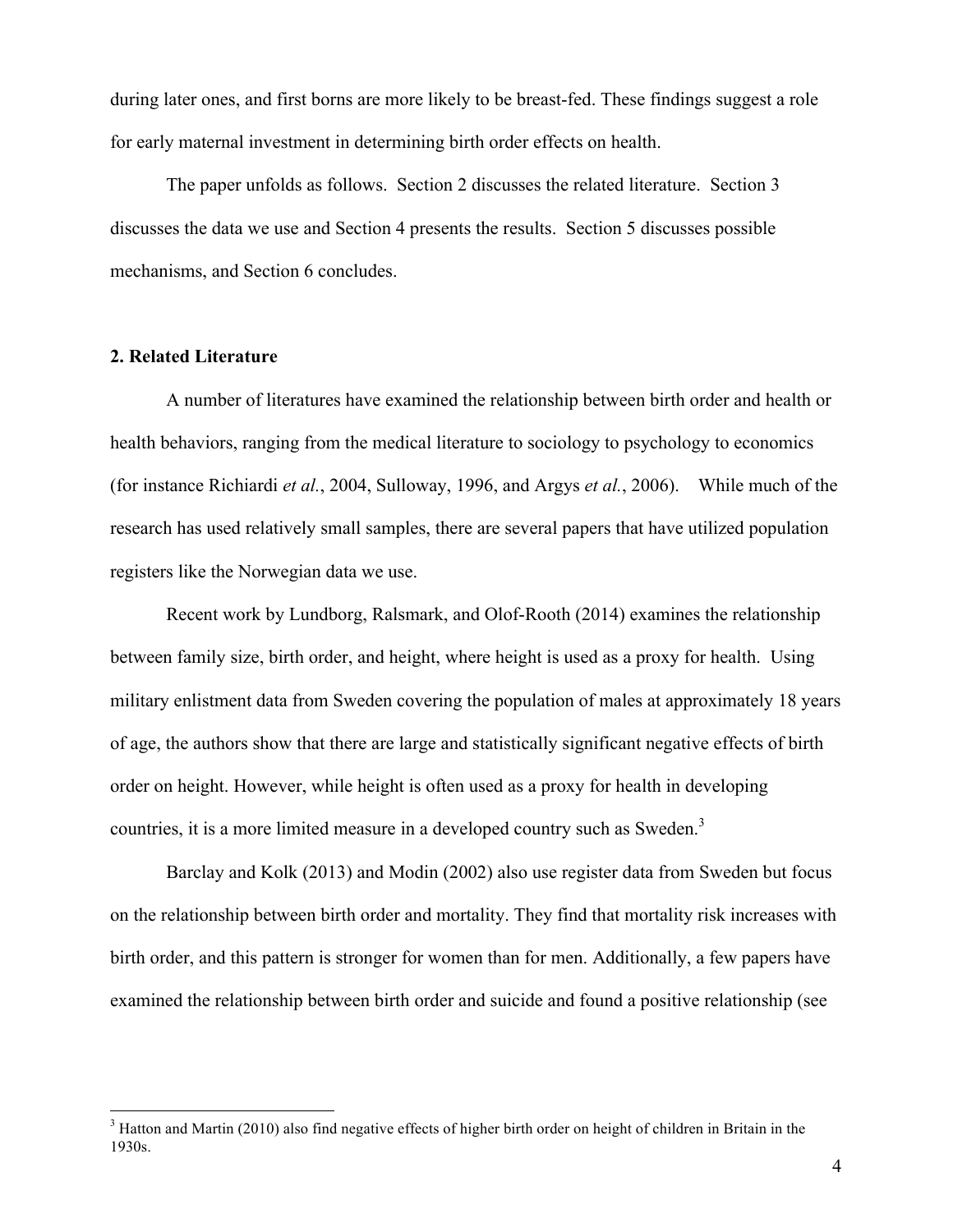Rostila et al, 2014 and references therein).<sup>4</sup> While these studies represent an important contribution to our understanding, mortality is clearly an extreme measure of health. In addition, the authors lack more nuanced information on health behaviors and on mental health. Our findings of birth order differences in smoking behavior suggest a plausible contributor to mortality differences and our mental health findings provide context to the findings about suicide in the literature.

Using register data on Swedish conscripts aged about 19, Jelenkovic *et al*. (2013) find no evidence that birth order affects blood pressure but find that it negatively affects BMI. We build on this research by examining blood pressure, BMI, and obesity in addition to health behavior and mental health indicators, in a sample of prime age adults.

Moving beyond register data, researchers have used smaller cross-sectional and cohort datasets to study various health outcomes. For example, Howe *et al.* (2014) use cohort data from Brazil and the UK and find no consistent evidence for any relationship between birth order and blood pressure or obesity. However, a key limitation of much of this research is the absence of large-scale data sources required to sufficiently control for across-family differences (in particular, family size and its correlates) and the failure of many studies to control for confounders such as cohort effects and mothers age at the birth of the child. Our main contribution is to examine a wide range of health outcomes on a large common sample and using appropriate sets of control variables.

We also study an area about which little is known -- the relationship between birth order and adult health behavior. Much more is known about the relationship between birth order and health-related behaviors of children and teenagers. Argys *et al*. (2006) use the NLSY to show that, among adolescents, later-borns are more likely than first-borns to use alcohol and drugs and

<sup>&</sup>lt;sup>4</sup> Swedish register data have also been used to study the relationship between birth order and cancer (Bevier et al. 2011; Hemminki and Mutanen 2001) with findings of positive birth order effects on some cancers (such as lung cancer) and negative birth order effects for others (such as endometrial cancer).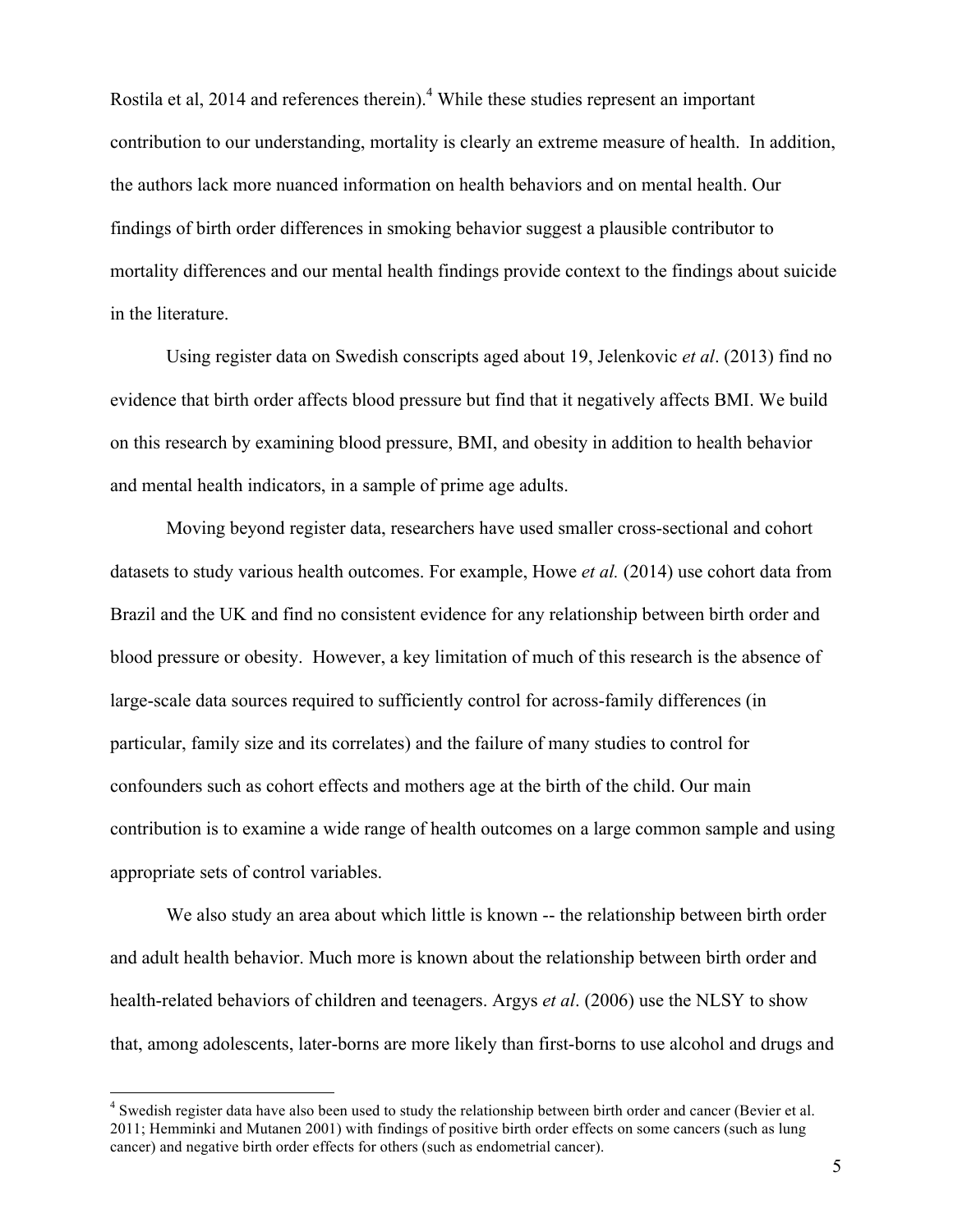engage in risky sexual behaviour. In related work, Rees *et al.* (2008) showed that later-born boys were more likely to participate in sports in  $10<sup>th</sup>$  grade but the opposite was true for later-born girls.5 Our analysis shows that some of these behavioral differences persist well into adulthood and so are likely to have important consequences for health.

In terms of mechanisms underlying observed differences in outcomes by birth order, there are a number of papers examining variation in parental investment behavior. Work by Price (2008) and Monfardini and See (2012) examine parental time spent with children and find differences by birth order. Lehmann *et al.* (2014), among others, show that birth order differences in cognitive achievement appear early in life (as early as age 2), suggesting the importance of early parental investments. Using the Children of the National Longitudinal Survey of Youth dataset (CNLSY), they show that later-borns experience a lower reduction in cigarette usage during pregnancy, are breastfed less often, and experience less cognitive stimulation and emotional support at ages 0 to 1. Buckles and Kolka (2014) show similar patterns in breastfeeding by birth order using the National Longitudinal Survey of Youth (NLSY). We show similar results for Norway using larger sample sizes. An advantage of the Norwegian Birth Registers is that they have information on smoking in both early and late pregnancy and so enable us to study changes in smoking behavior over the course of pregnancy. Also, the smoking data are probably more reliable than the retrospective self-reports in the CNLSY.

#### **3. Data**

Data are compiled from a number of different sources. Our primary data source is the Norwegian Registry Data, a linked administrative dataset that covers the population of Norwegians from 1986 to 2010. These data are maintained by Statistics Norway and provide

<sup>&</sup>lt;sup>5</sup> In addition, two interesting papers provide evidence that parents may strategically be stricter to first-borns than later-borns (Hao *et al.*, 2008; Hotz and Pantano, 2013).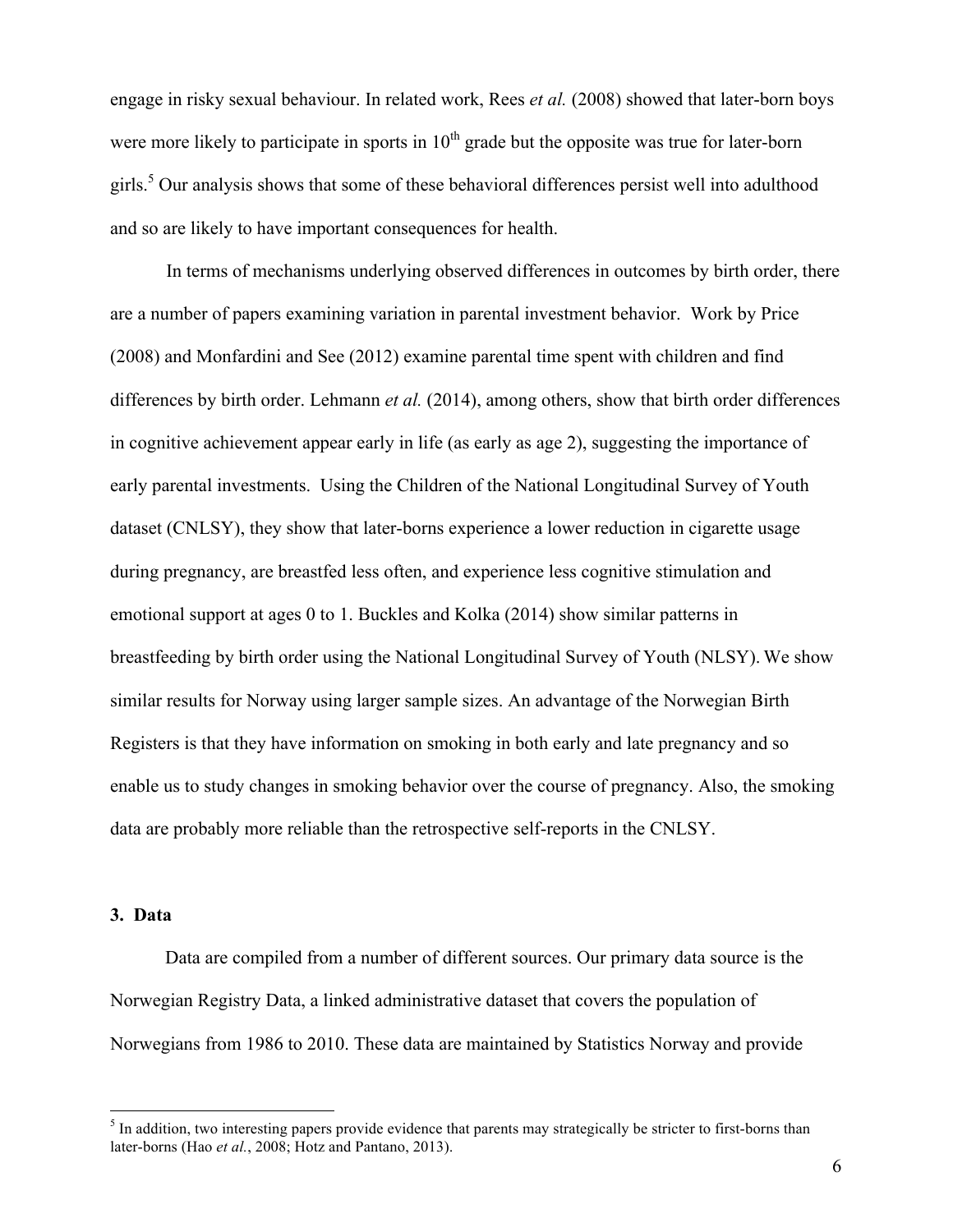information about labor market status, earnings, and a set of demographic variables (age, gender) as well as information on families.

We measure family size in the register by using personal identifiers matched between parents and children to count the children of each mother, and we use information on year and month of birth to assign birth order. We drop twins from our estimating samples because of the ambiguities involved in calculating birth order for twins. We also drop only children and families with 6 or more children from the sample so family sizes range from 2 to  $5<sup>6</sup>$  Appendix Table 1 presents summary statistics for our sample. Most families in our sample (75%) have two or three children. In our sample, 44% of children are first-borns, 38% are second-borns, 14% are thirdborns and 5% are fourth- or fifth-borns.

These data are merged to health survey data using personal identification numbers. The health data come from two population-based surveys carried out between 1988 and 2003 and covering all counties in Norway: the Cohort of Norway (CONOR) and the National Health Screening Service's Age 40 Program. Both surveys were conducted by the National Institute of Public Health, and for the most part, the same information was collected in both surveys. Both consist of two components: the survey and the health examination. The survey includes questions about specific diseases, general questions about health, medicine use, family disease history, physical activity, and smoking and drinking habits. The health examination includes blood pressure measurement and blood tests for cholesterol and blood sugar.

Most of the health data come from the Age 40 Program, which covers all counties in Norway except Oslo and includes men and women aged 40-42 who were surveyed sometime between 1988-1999.<sup>7</sup> The survey was conducted county by county and all of the inhabitants in each county aged 40-42 were surveyed. Because of the scope of the project, it took a number of

 <sup>6</sup> Fewer than 4% of families have 6 or more children. We also drop women whose age at first birth is less than 16 or greater than 45 (only 9 observations are dropped as a result). The results are robust to these choices.

<sup>7</sup> The Age 40 Program dataset is described at http://www.fhi.no and in studies such as Jacobsen, Stensvold, Fylkesnes, Kristiansen and Thelle (1992) and Nystad, Meyer, Nafstad, Tverdal and Engeland (2004).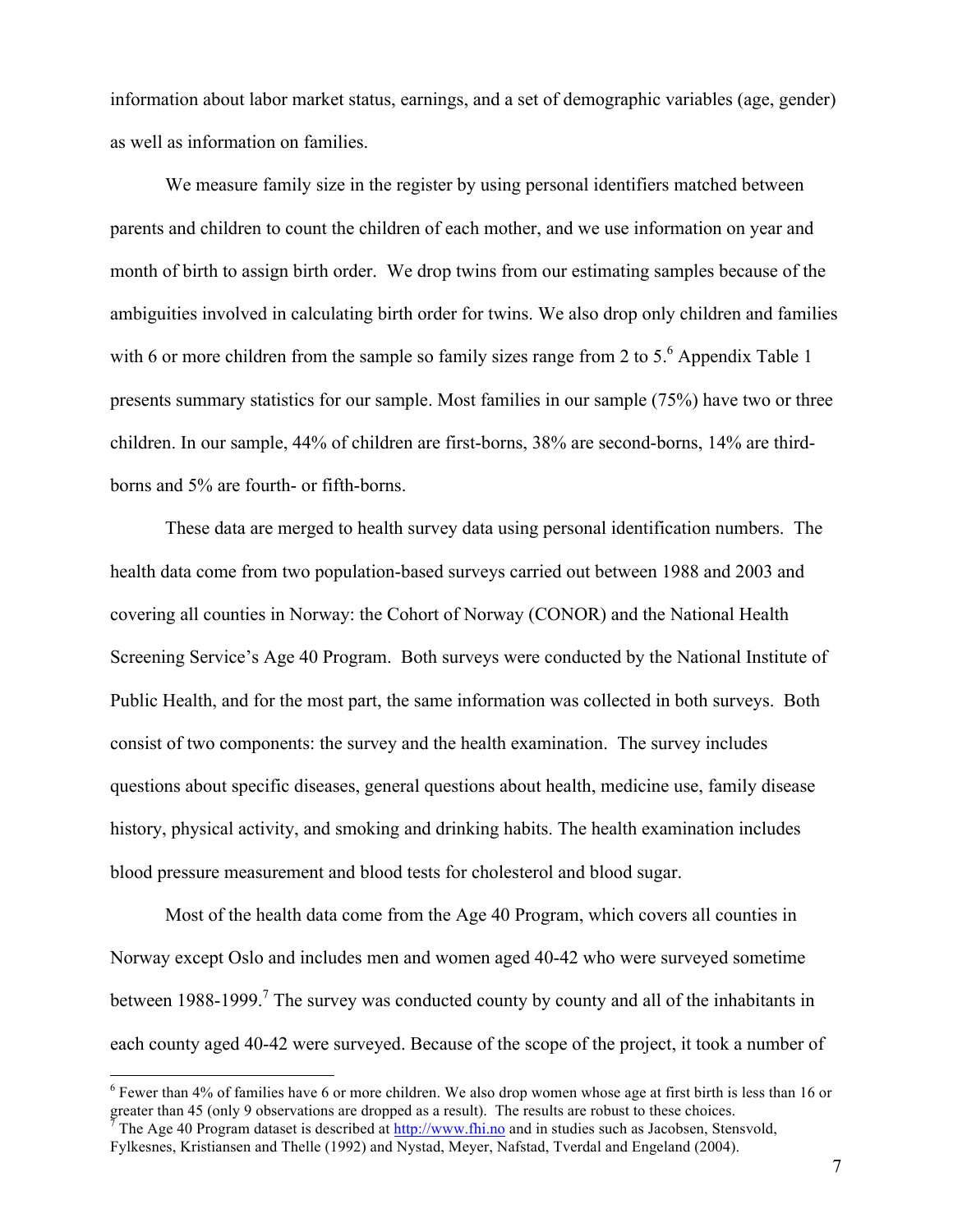years to cover all counties; as a result, different counties were surveyed in different years. Each county was surveyed only once. All 40-42 year olds were asked to participate, and the response rate is about 70 percent, yielding 374,090 observations.

To this, we add the smaller CONOR dataset.<sup>8</sup> The main advantage of the CONOR dataset is that it includes Oslo, which was omitted from the Age 40 data. The CONOR dataset has 56,863 respondents from a wider set of age groups and collected between 1994 and 2003. It consists of 10 different surveys across different age groups and counties. The response rate is similar but a little lower (60 percent) compared to that of the Age 40 Program. The Oslo survey was conducted in 2000 and 2001, where they sampled all 40, 45 and 46 year olds, in addition to 30/31 and 59/60 year olds. Because the surveys were mostly conducted in the 1990s and early 2000s and were focused on persons in their early 40s, we restrict the sample to cohorts born between 1940 and 1960 who are aged between 35 and 60 at the time of the survey.<sup>9</sup>

Because of non-response and the fact that different cohorts were sampled in different municipalities, we observe only 41% of the complete 1940-1960 cohorts in the health surveys. A concern is that selection into our sample may be related to individual health, and to the extent that it is also correlated with birth order, this may introduce bias into our analysis. While we think this is unlikely to be a problem, we use the population of these cohorts and regress an indicator of whether one has health information on birth order and on the other control variables described in the next section along with mother fixed effects. Although we find statistically significant effects-- first-borns are 0.6% less likely to participate than second-borns and 1% less likely to

 $\overline{a}$ 

<sup>&</sup>lt;sup>8</sup> The CONOR data set is described on the web page www.fhi.no/conor/index.html or in Søgaard (2006), and several studies have used parts or the total sample including Søgaard, Bjelland, Telle and Røysamb (2003).

<sup>&</sup>lt;sup>9</sup> 86% of survey respondents were born between 1940 and 1960 so this cohort restriction allows us to keep most people while still having a relatively homogenous sample. We lose an additional 660 observations by restricting to persons aged between 35 and 60. Our results are similar when these sample restrictions are not imposed.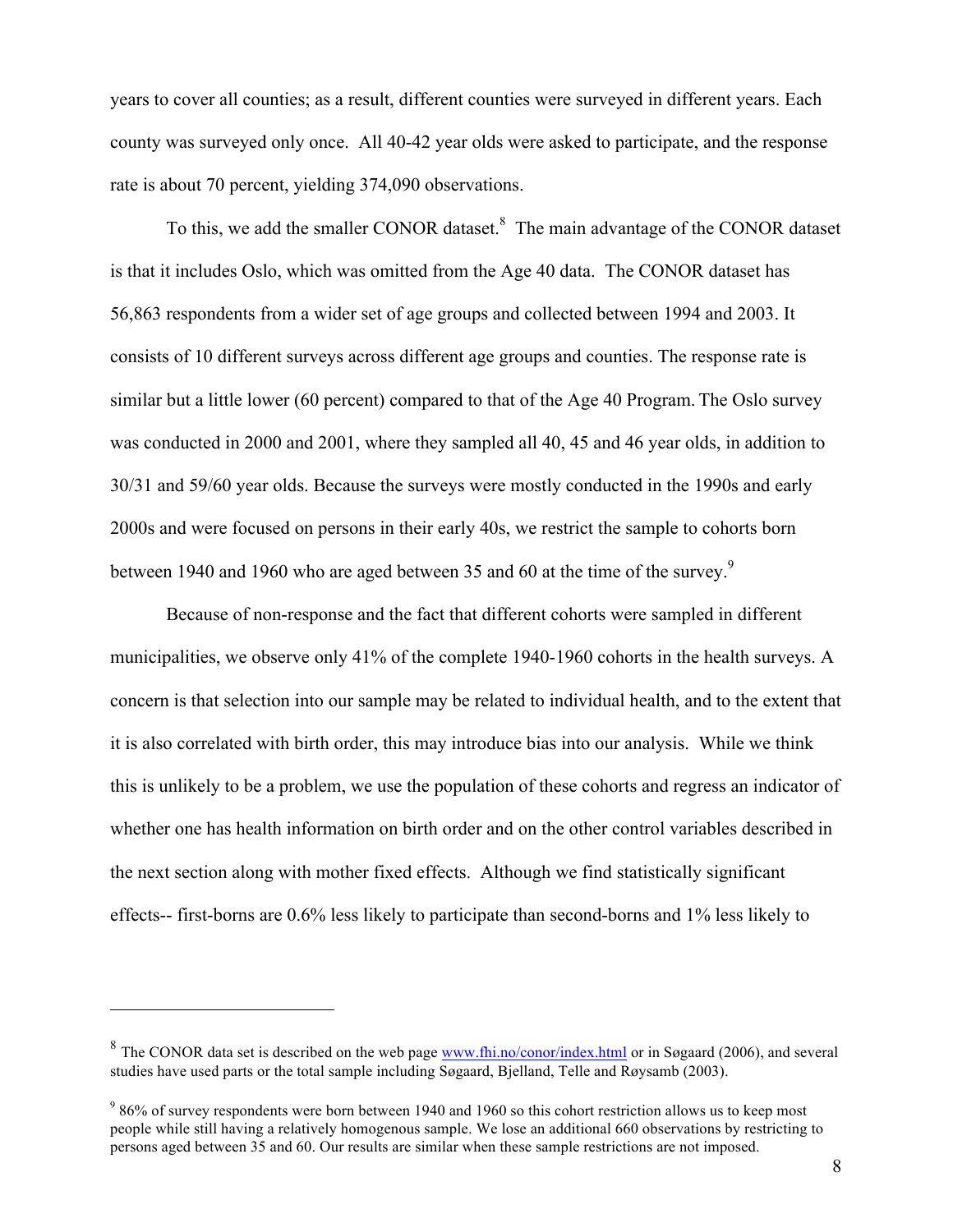participate than third borns--these differences are sufficiently small that they are unlikely to lead to large biases in estimation. $10$ 

#### **4. Birth Order Analysis**

Credible identification of birth order effects has stringent data requirements; the fact that later born children are more likely to come from larger families, be born to older parents, and be born later chronologically highlights the importance of controlling for family size, parental age, and child cohort effects when using cross-family variation. With sufficient sample sizes and appropriate controls, however, the cross-sectional evidence can be quite compelling.

To estimate the relationship between birth order and health, we regress health on birth order indicators along with a variety of other controls. To avoid any confounding family size effects, we include indicator variables for each possible family size. In addition to family size, the control variables include gender, indicator variables for cohort (year of birth), indicator variables for year of health exam, and indicator variables for age of mother at birth, and for age of mother at first birth. We also include survey dummies in case measurement differed in any way across surveys.

An additional advantage of our dataset is that we can test the sensitivity of our results to within-family comparisons. We do the within-family comparison by estimating specifications using mother fixed effects. We include the same control variables as in OLS, except that now family size and mother's age at first birth drop out as they are the same for all children in the same family.<sup>11</sup> In this case, we are estimating the relative performance of different children (with different birth orders) within the same family.

 $10$  Previous studies have found little indication of self-selection on observable family background variables in CONOR when compared to the whole population (Søgaard, Selmer, Bjertnes, Thelle, 2003).<br><sup>11</sup> Even when looking within family, we still face the issue that parents of later-born children are older, and later born

children belong to different cohorts, suggesting the need to also include indicators for mother's age at birth and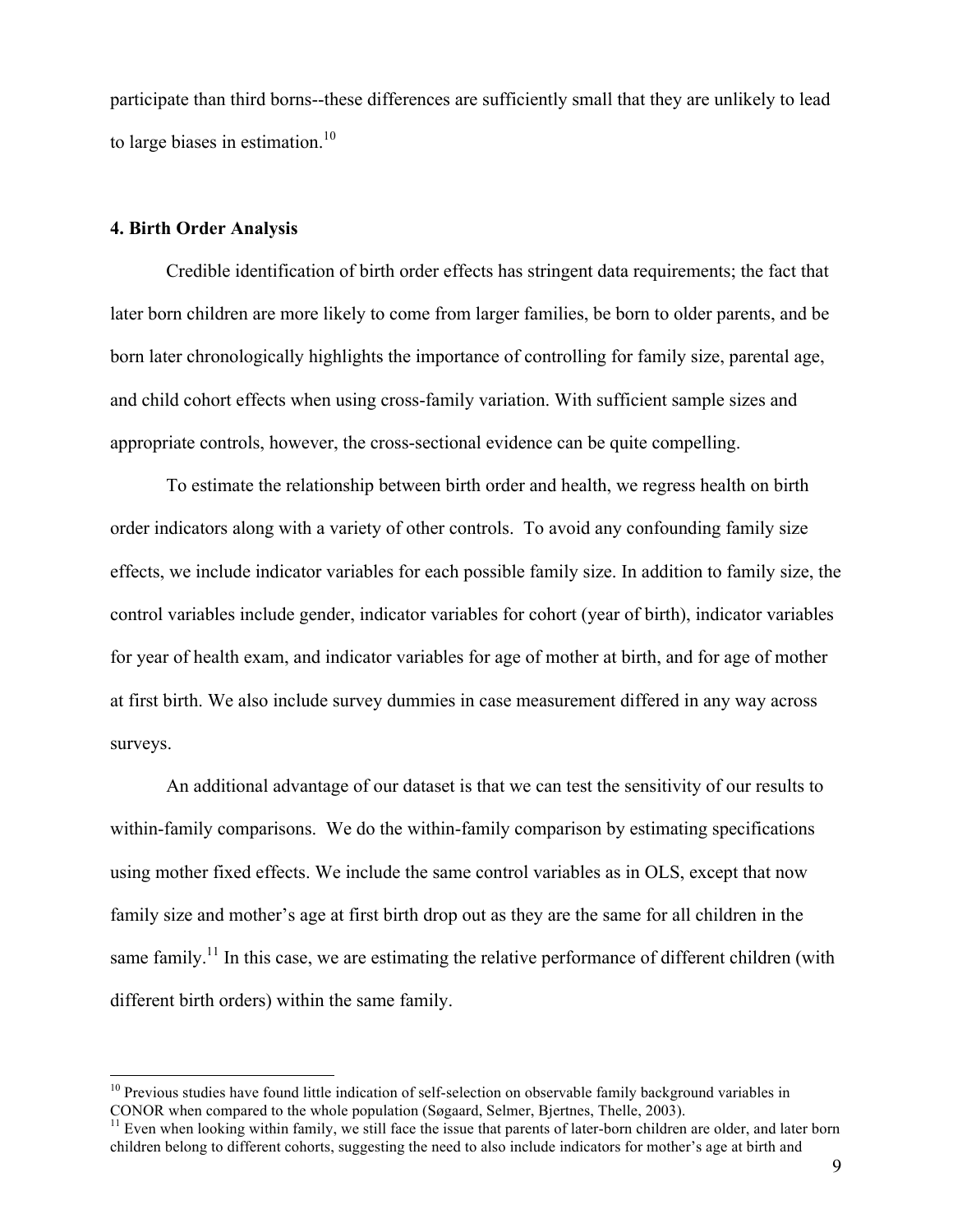The mother fixed effects specifications are our preferred estimates as they are robust to any family-specific unobservable characteristics. However, because this strategy is identified from families with at least 2 children, the OLS estimates (without mother fixed effects) are for a less-selected sample. Therefore, for completeness, we report both sets of results and, importantly, they provide similar estimates.<sup>12</sup>

We split our health outcomes into three groups—health measures, health behaviors, and overall life satisfaction.

#### *Health Measures*

We first examine the effect of birth order on a variety of health variables.From blood samples, we have indicators for high blood pressure, high cholesterol, and high triglycerides. Following the National Institute of Health (NIH - http://www.nhlbi.nih.gov/health/healthtopics/topics/hbp/), we define a person as having high blood pressure if the systolic number is greater than or equal to 140mmHg or the diastolic number is greater than or equal to 90mmHg.<sup>13</sup>

For cholesterol, we once again follow the NIH in defining high cholesterol as total serum cholesterol greater than or equal to 240 mg/dL (6.2mmol/l). Finally, triglycerides are a type of fat found in blood. Following the classification by the American Heart Association, we define high triglycerides as having a level higher than 2.25mmol/l. High blood pressure, high cholesterol, and high triglycerides are all considered by the American Heart Association to be major risk factors for heart disease.

child's cohort of birth. In practice, only cohort controls are required as, conditional on the mother fixed effects, mother's age at birth is perfectly correlated with child's birth cohort.<br><sup>12</sup> We have also verified that OLS estimates on a sample of families with at least 2 participating children are quite

similar to the OLS estimates reported.

<sup>&</sup>lt;sup>13</sup> "Blood pressure" is the force of blood pushing against the walls of the arteries as the heart pumps blood. "Systolic" refers to blood pressure when the heart beats while pumping blood. "Diastolic" refers to blood pressure when the heart is at rest between beats.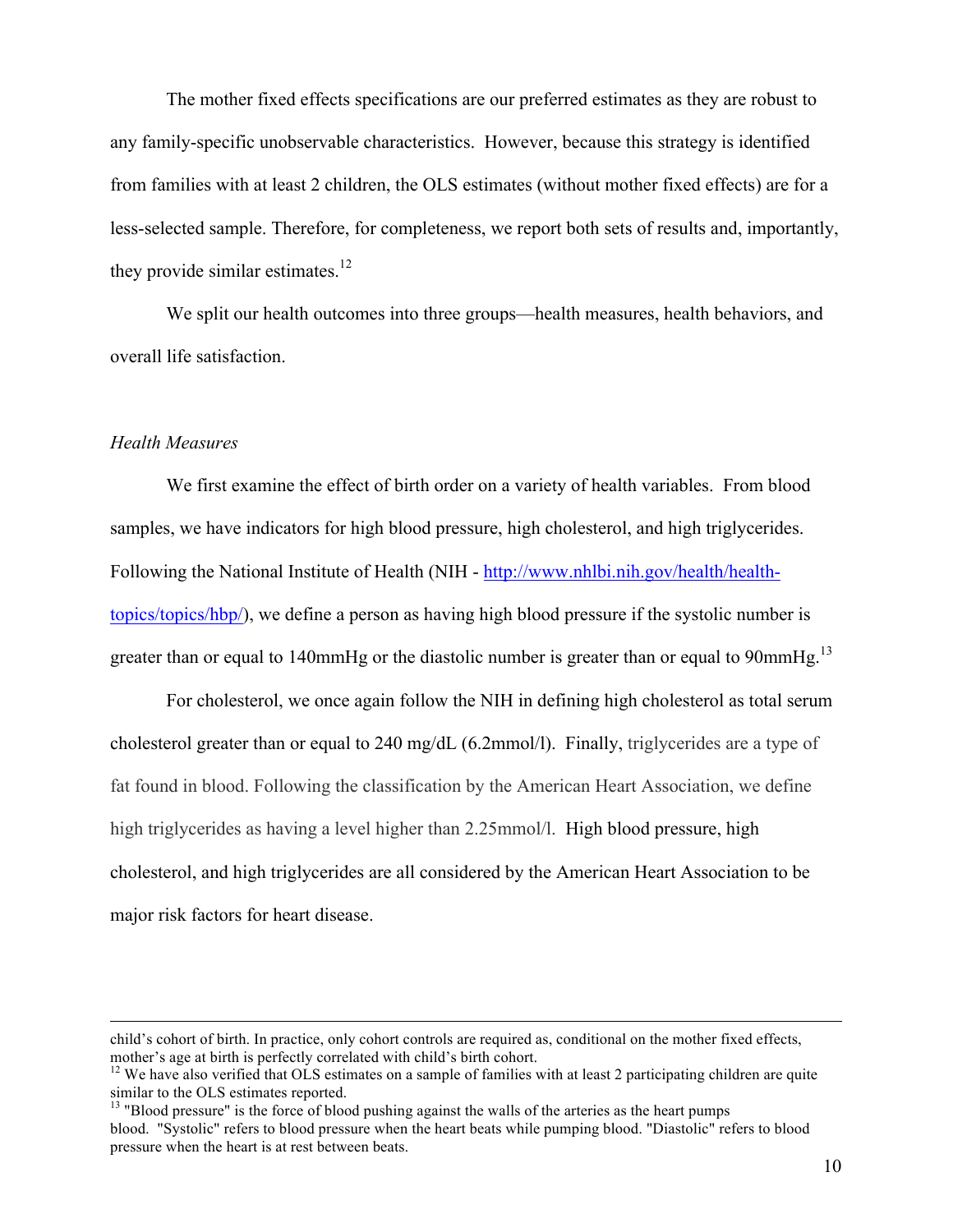We also have data on physical measurements taken during the examination -- height, weight, and indicators for whether an individual is overweight or obese. Height is measured in centimeters and weight is reported in kilograms; from these we construct Body Mass Index (BMI) as weight divided by height (in meters) squared. As is standard, we define a person as being overweight if their BMI is greater than or equal to 25 and as being obese if their BMI is greater than or equal to  $30<sup>14</sup>$ 

The results for these outcomes are presented in Table  $1<sup>15</sup>$  Because we have many outcome variables, we report our main estimates pooling both across family sizes and by gender. However, these estimates are quite representative, as we find that birth order effects generally do not differ significantly by gender or across family size.<sup>16</sup> The omitted birth order category is firstborn so all birth order coefficients are the effects relative to first-borns. Importantly, the results show that the estimates are not very sensitive to specification choice; the within-family estimates are generally similar to those using cross-sectional variation, suggesting that the estimated birth order effects do not reflect omitted family characteristics. However, given our greater faith in the fixed effects estimates, we focus on these when reporting coefficient values.

We find that the probability of having high blood pressure declines with birth order, and the largest gap is between first- and second-borns. Second-borns are about 3% less likely to have high blood pressure than first-borns; fifth-borns are about 7% less likely to have high blood pressure than first-borns. Given the proportion with high blood pressure is 24%, this is quite a large difference. In contrast, there is little evidence of birth order effects on cholesterol in either specification. However, there is strong evidence that the probability of having high triglycerides

 $14$  These are the definitions of overweight and obesity used by the World Health Organization (WHO): http://www.who.int/mediacentre/factsheets/fs311/en/.<br><sup>15</sup> When we study binary dependent variables, such as whether the person has high blood pressure, we estimate linear

probability models. We estimate the standard errors using the Huber/White heteroskedasticity-robust estimator clustered at the level of the person's mother. This allows for arbitrary correlation of errors within sibling groups. <sup>16</sup> Results available upon request.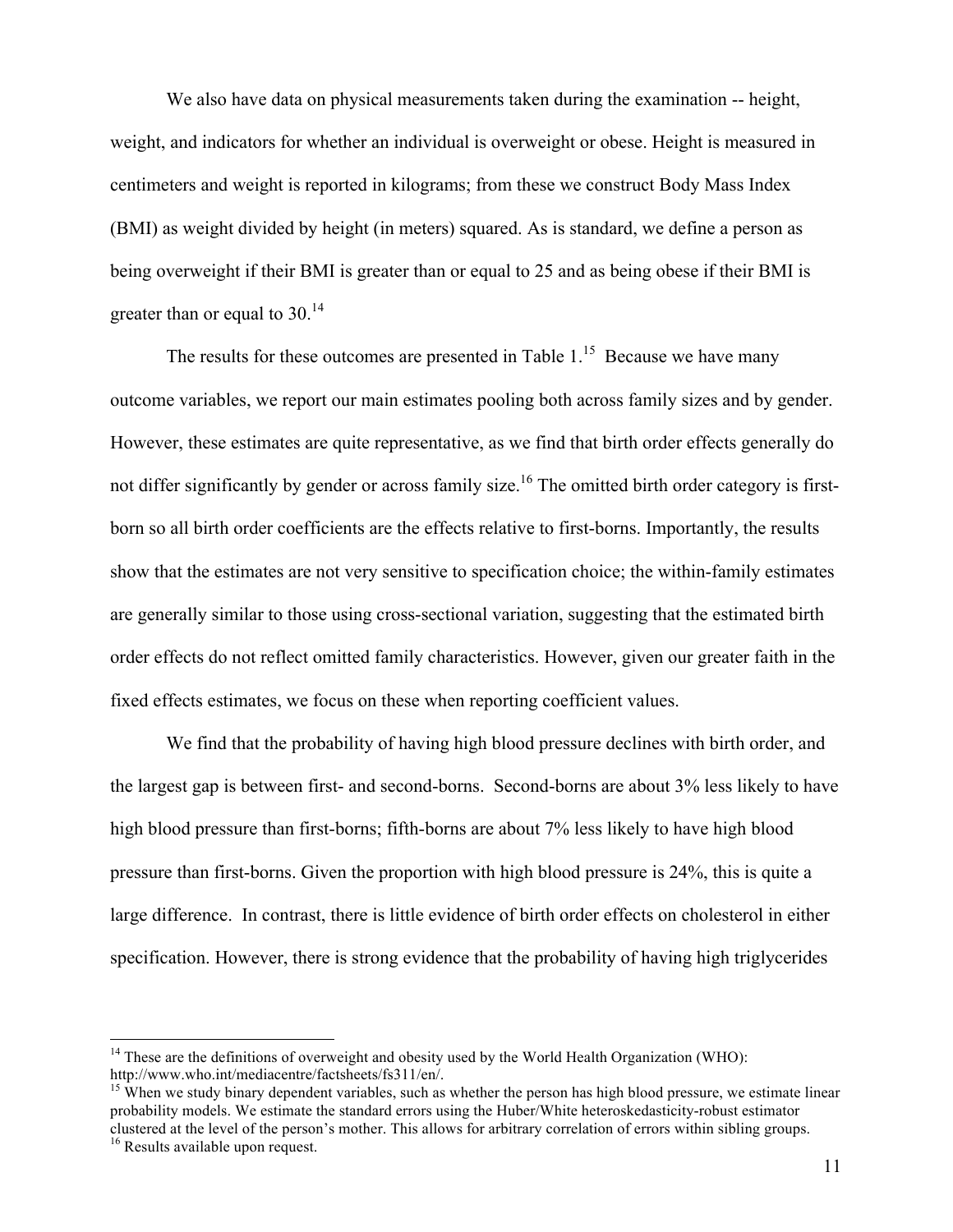is greater for first-borns than for second- or third-borns with the difference between first- and second-borns being about 2%. This compares to a baseline of 22% with high triglycerides.

The estimates for height show that height is decreasing with birth order. First-borns are, on average, about 0.2 of a centimeter taller than second-borns. The effect seems monotonic, with fifth-borns being--depending on specification--between .4 and .8 of a centimeter shorter than first-borns on average.<sup>17</sup> While first-borns are taller, they are also more likely to be overweight and obese. Compared to second-borns, first-borns are 4% more likely to be overweight, and 2% more likely to be obese. The equivalent differences between fifth-borns and first-borns are 10% and 5%. For context, the proportions in the population that are overweight and obese are 47% and 10% respectively. So, once again, these magnitudes are quite large. Overall, we find that first-borns are less healthy in terms of physical markers such as blood pressure, triglycerides, and indicators of overweight and obesity.<sup>18</sup>

#### *Health-Related Behaviors*

We also study several health-related behaviors. The first set is whether the individual is a daily smoker and the number of cigarettes smoked daily. Smoking is an important risk factor for heart disease, lung cancer, and many other ailments. Another variable is the number of alcoholic drinks consumed in the two weeks prior to the survey. This is the sum of beer, wine, and hard liquor consumption. While moderate drinking may not have adverse health effects, heavy drinking is known to have negative consequences for health (see for example Corder *et al.*, 2006). For men, heavy drinking is typically defined as consuming 15 drinks or more per week,

<sup>&</sup>lt;sup>17</sup> These findings for height are similar to those reported for Sweden by Lundborg *et al.* (2014).<br><sup>18</sup> Another health-related outcome is receiving disability benefit. Given that only 4% of our sample are in receipt of this benefit and it is contingent on labor-market factors (and so affected by factors other than health), we do not report estimates for it. However, analogous estimation shows that first-borns are less likely to receive disability benefits.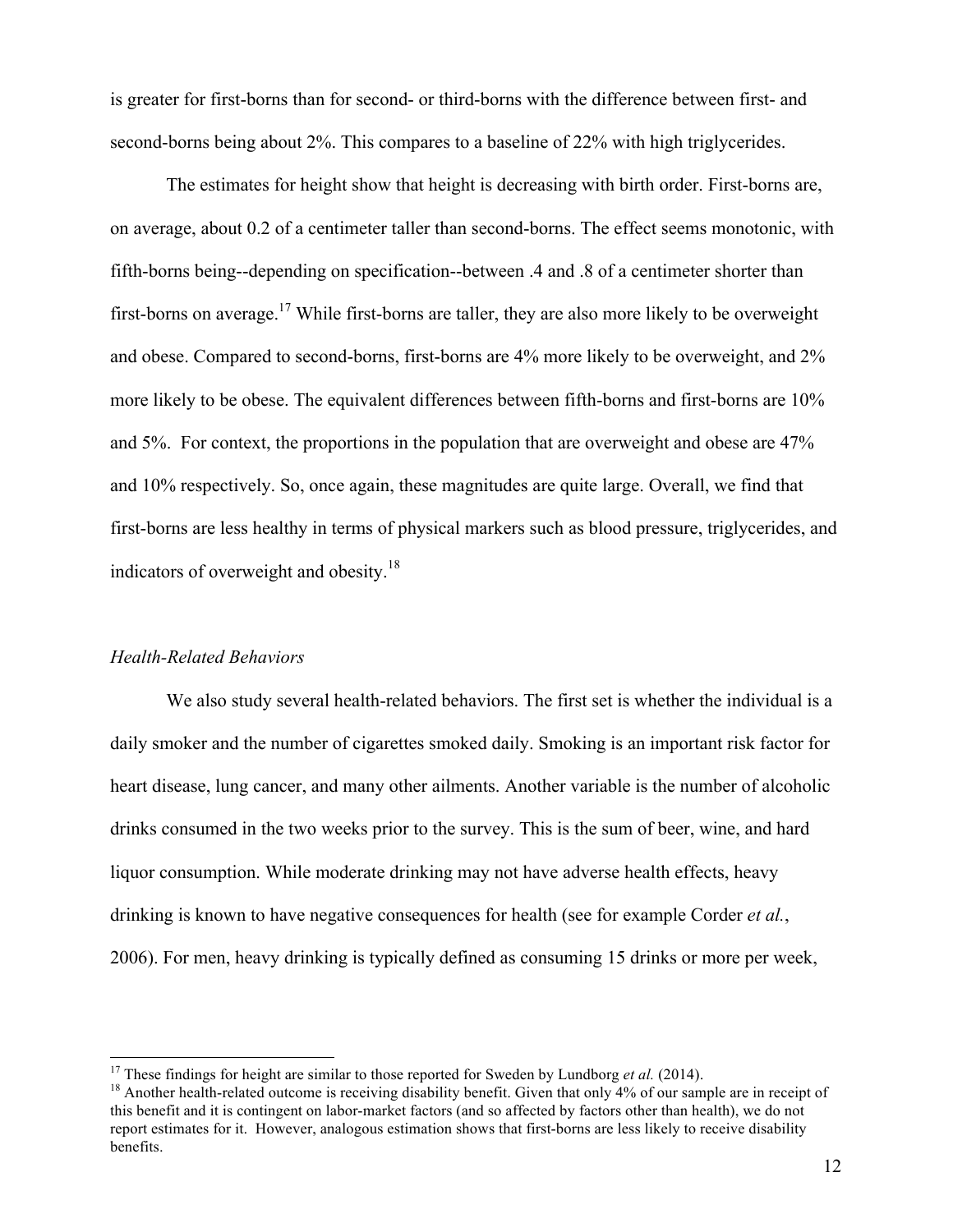and for women, heavy drinking is typically defined as consuming 8 drinks or more per week.<sup>19</sup> Therefore, we also create a binary indicator for whether the man (woman) was a heavy drinker based on these definitions. Questions about drinking were not asked in all of the health surveys so our sample sizes for these variables are much lower than for smoking.<sup>20</sup> The survey also contains a question about frequency of exercise. We create a binary variable that is one if the person exercises at least one hour per week and zero otherwise.<sup>21</sup>

Table 2 presents the estimated effects of birth order on these health-related behaviors. We can see that the number of cigarettes smoked daily increases monotonically with birth order – first-borns smoke about 0.5 fewer cigarettes per day than second-borns and about 1 to 1.5 fewer cigarettes than fifth-borns. The mean number of cigarettes smoked per day is only 5 so again these birth order effects are quite large. The findings for whether the person smokes daily are qualitatively similar, with first-borns 5% less likely to smoke than second-borns and about 13% less likely to smoke than  $5<sup>th</sup>$ -borns (38% of our sample smoke daily). Our smoking findings suggest that the higher prevalence of smoking by later-borns found among adolescents in the U.S. by Argys *et al*. (2006) may persist throughout adulthood and, hence, have important effects on health outcomes.<sup>22</sup>

In contrast, there is no evidence to suggest that later-borns drink more alcohol than firstborns or that birth order is related to exercise. As mentioned earlier, our sample sizes are lower for these variables but the standard errors are still low enough to rule out large effects.<sup>23</sup>

<sup>&</sup>lt;sup>19</sup> http://www.cdc.gov/alcohol/faqs.htm#excessivealcohol<br><sup>20</sup> We face the same issue with several other variables including exercise, self-reported health, reported happiness, and questions about mental health.

<sup>&</sup>lt;sup>21</sup> The question for weekly exercise is coded as "nothing", " $\lt 1$  hour", "1-2 hours", and "3+ hours". We create a binary variable that is one for either of the latter two categories and zero for the first two. Our results are not sensitive to how we code the exercise variable.

 $22$  Since smoking tends to reduce BMI, we have examined whether controlling for cigarettes smoked affects the birth order effects for obesity. We found that it made very little difference to the coefficients.

<sup>&</sup>lt;sup>23</sup> One concern might be that there are very few families who have multiple children in these smaller samples, leading to the fixed effects specifications being identified from very few children. For the drinking variables, there are 18805 mothers who have multiple children with non-missing data in the sample (they have 39252 children in the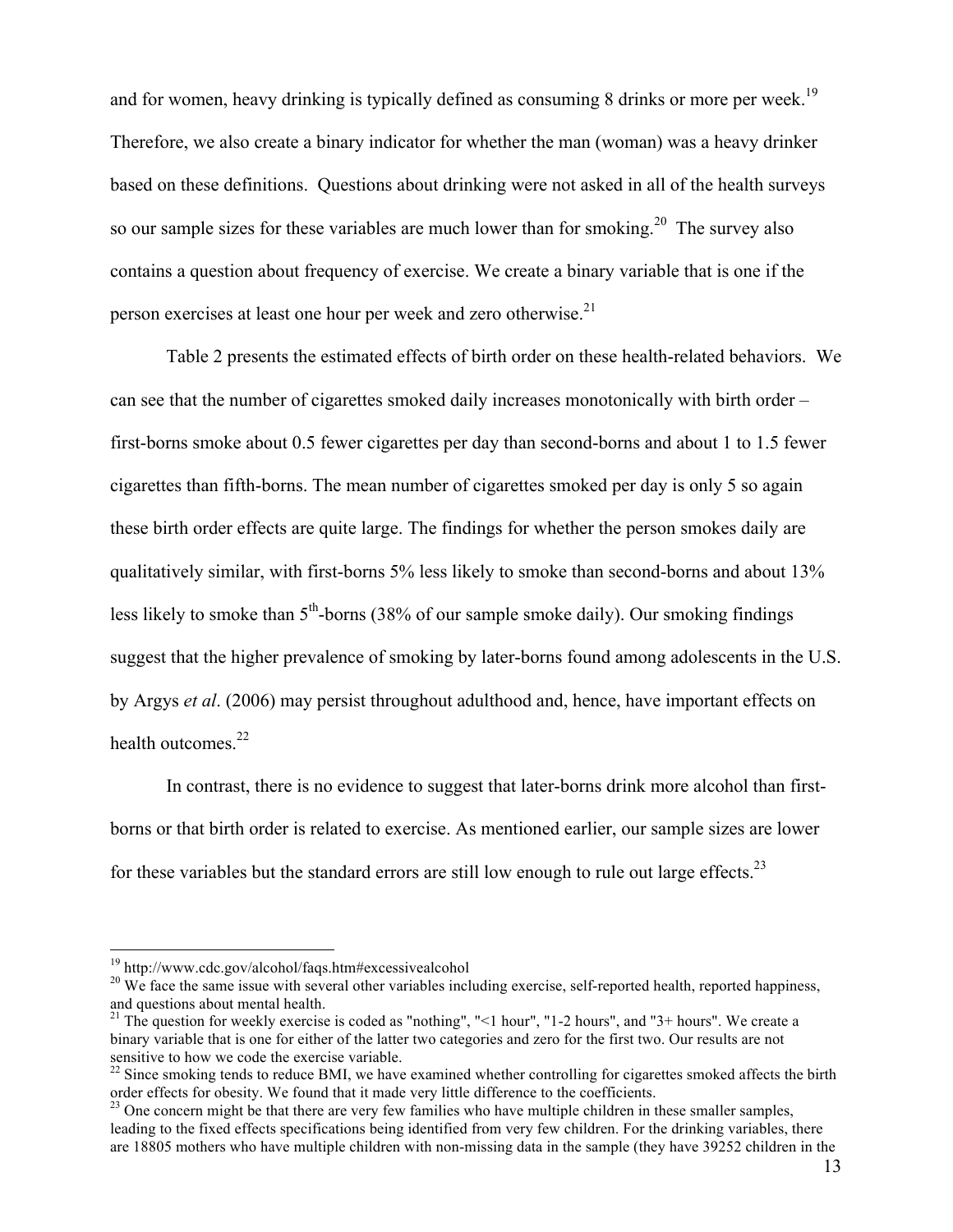#### *Self-Reported Physical and Mental Health*

1

Finally, we also study a set of self-reported health measures. The first is an indicator variable for whether the person considered himself to be in good or very good health, while the other three variables proxy for mental health. The first two mental health variables are created from answers to a series of questions about whether the person was irritable, lonely, nervous, anxious, calm, or depressed during the last two weeks. We have used these answers to create an index for mental ill-health.<sup>24</sup> This variable takes values between 1 and 4 (with higher numbers indicating worse mental health) and has a standard deviation of .42. We have also taken a simpler approach of creating a binary variable that is 1 if a person felt more than a little nervous, anxious, irritated or depressed or if they didn't feel calm or felt only a little calm. Only 21% of people are allocated a one for this variable.<sup>25</sup> Our final measure is not really a health measure at all--it is a measure of whether the individual is happy—but may serve as a proxy for good physical and mental health.

Table 3 shows estimates for these health measures. The first one is an indicator variable for whether the person considered himself to be in good or very good health. Later-borns are less likely to consider themselves to be in good health. The difference between a first- and secondborn is about 1.5% from a base of 85%.

When we turn to mental health, we see that mental health generally declines with birth order. When we examine the mental health index, where higher values suggest worse mental

sample). While this is substantially fewer than for the smoking variables (69480 mothers), it is still a large sample size.

<sup>&</sup>lt;sup>24</sup> Respondents are asked separate questions about how irritable, lonely, nervous, anxious, calm, or depressed they were during the last two weeks. They were asked "Did you feel #### during the last two weeks?" and the possible answers were {no, a little, a lot, very much}. For irritable, lonely, nervous, anxious, and depressed, we code the answers as  $\{1, 2, 3, 4\}$  respectively. For calm, we code the answers as  $\{4, 3, 2, 1\}$ . Then we construct the index by taking the average of the six numbers for each person. Therefore, the index has a minimum of 1 and a maximum of 4 and higher values of the index imply poorer mental health.

<sup>&</sup>lt;sup>25</sup> We have tried other ways of aggregating the answers from these questions to create an index of mental wellbeing and found similar birth order patterns.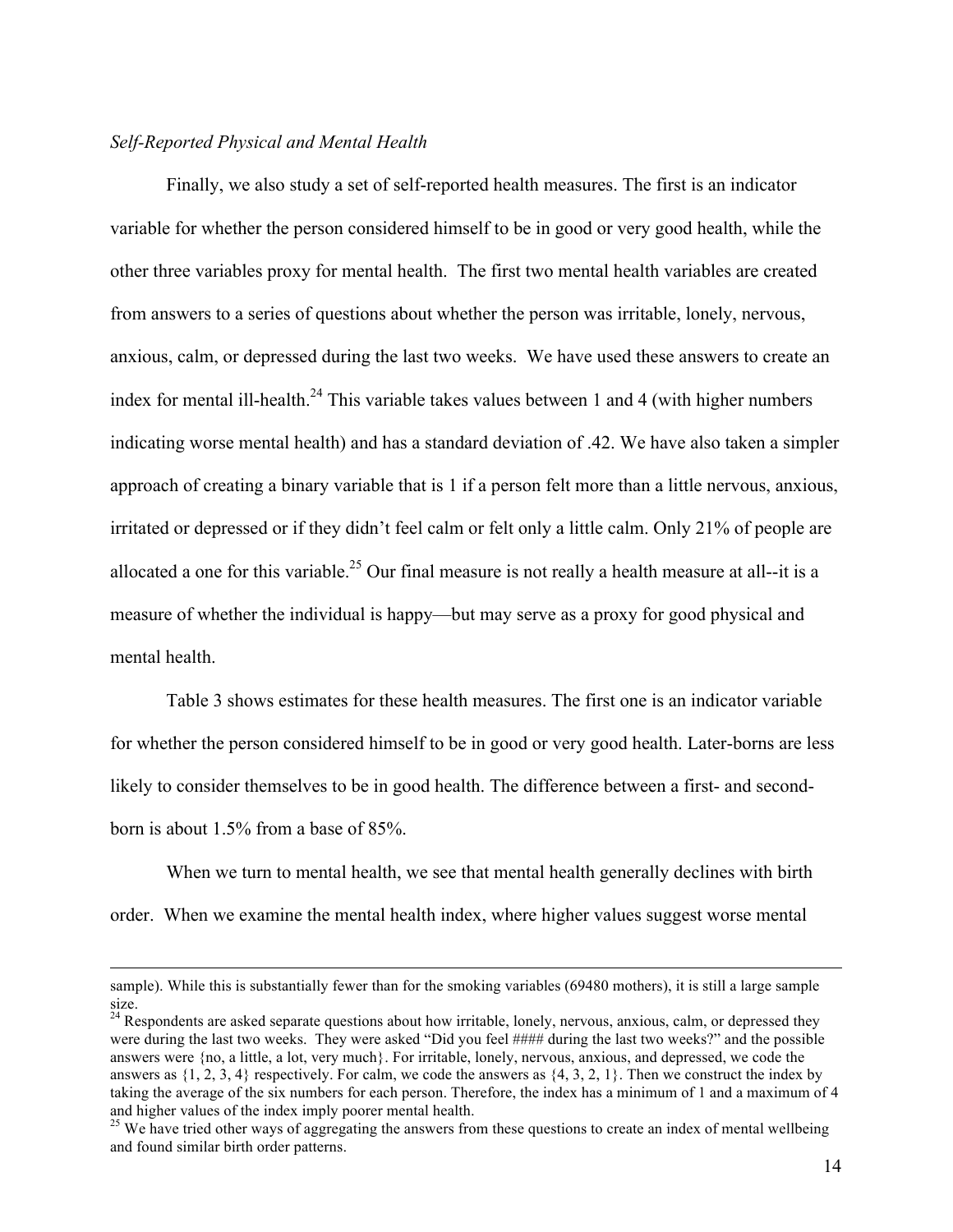health, we see that, although not all estimates are statistically significant, the coefficients generally suggest that mental health declines with birth order. We get qualitatively similar estimates when we use the binary measure of mental illness. Finally, we find that later-borns are less happy, with second-borns being about 2% and fifth-borns being about 8% less likely to say that they are happy than first-borns. These are relative to a mean of  $77\%$  for our sample.<sup>26</sup>

#### *Possible Mechanisms*

What can explain the birth order effects we find? One possibility is that health is affected by education and earnings and these are a pathway through which birth order influences health. It is well established that health tends to improve with education and earnings (See, for example, Cutler and Lleras-Muney, 2010). We have verified that the effects of birth order on education and earnings in our sample are consistent with what prior research has found – first-borns have higher average education and earnings than later-borns – so this is a plausible explanation for poorer health outcomes of later-borns. However, it cannot explain the fact that later-borns have better health along some dimensions such as having lower risk of high blood pressure and obesity. We have re-estimated the birth order regressions adding controls for education and earnings in order to get a sense of how important they might be in determining the birth order effects.<sup>27</sup> As expected, we find that including these controls has the effect of improving the relative health of

<sup>&</sup>lt;sup>26</sup> All family size estimates in the tables are the effects relative to 2-child families. Although we would not want to push for a causal interpretation of the family size coefficients (due to likely omitted variable bias), it is interesting to note the patterns we observe. Because poorer people tend to have larger families, we expect that true causal effects of family size to be no more negative than OLS estimates. This is consistent with most family size findings from the developed world including our own findings on the effects of family size on education using twin births and sex composition as instruments (Black, Devereux and Salvanes, 2005). Therefore, it is interesting that the estimated family size effects in Tables 1-3 do not consistently demonstrate that bigger families have worse health – in fact, people from larger families are less likely to have high blood pressure, less likely to have high triglycerides, and less likely to be overweight or obese. They also smoke fewer cigarettes and drink less alcohol. The only variable that points to positive health benefits of coming from a smaller family is height – persons from four and five child families are shorter than those from 2-child families.

 $27$  We include dummy variables for each education level (completed years of schooling), plus a dummy for having positive earnings in 1995 (when sample members are aged between 35 and 55) and a control for earnings in 1995. We have tried alternative specifications for these variables and found similar results.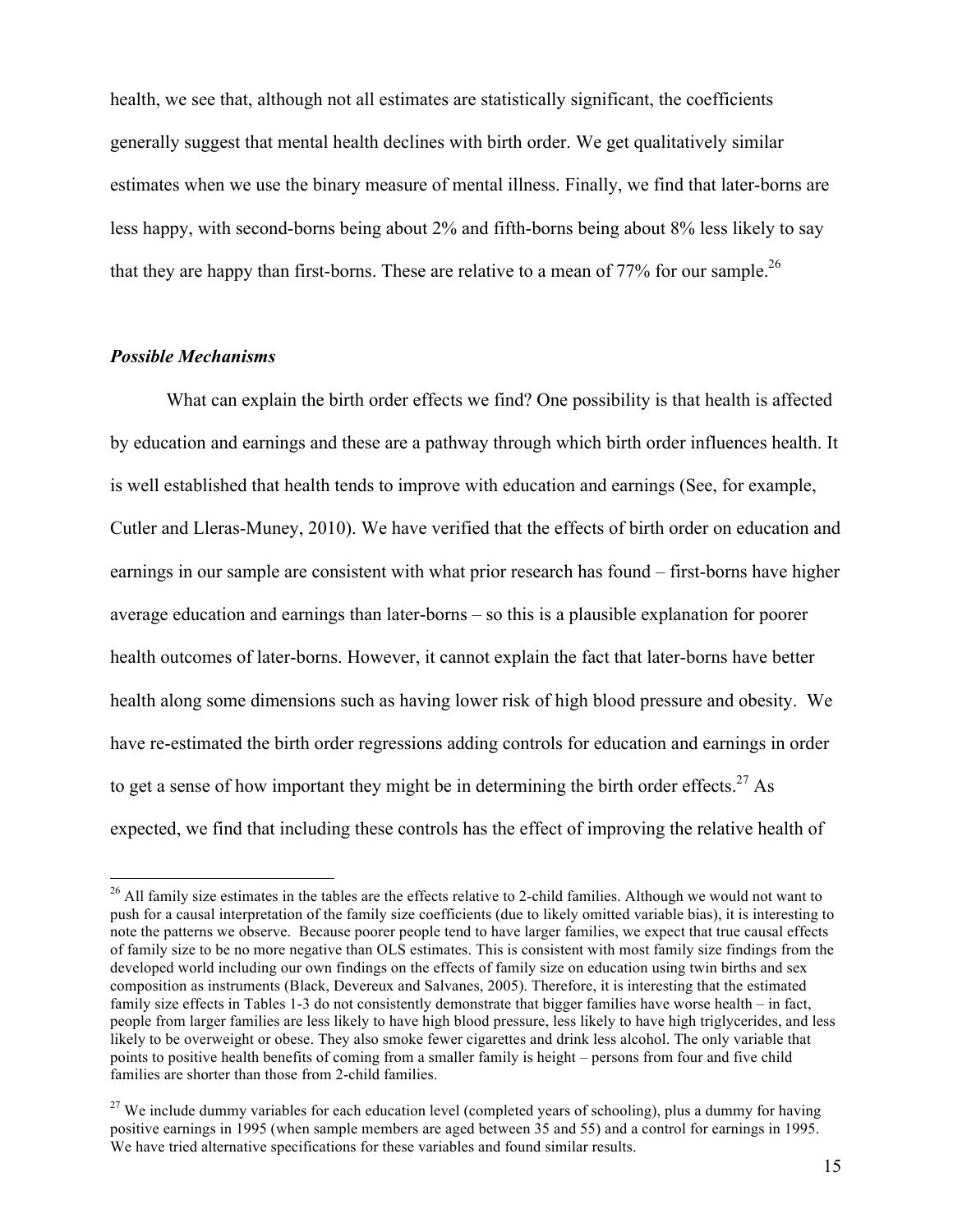later-borns relative to first-borns. However, the changes are not very large. For example, the blood pressure advantage of  $5<sup>th</sup>$  borns over  $1<sup>st</sup>$  borns increases from 0.07 to 0.08, the analogous obesity advantage increases from 0.05 to 0.054, the smoking difference falls from 1.58 to 1.24, and the difference in value of the mental illness index falls from 0.074 to 0.067. So, while education and earnings appear to be part of the story here, the birth order patterns are largely unchanged when they are added as control variables.

Birth order effects could also have biological origins. For example, the in-utero programming hypothesis suggests that the maternal immune system changes with the number of births and that this affects the child in utero and subsequently (Ohfuji *et al.*, 2009). Also, it is well established that birth weight tends to increase with parity so first-borns are, on average, lighter at birth than their siblings. (See, for example, Juntunen, Läärä & Kauppila, 1997 and Wilcox, Chang & Johnson, 1996.) While the long-term consequences of this are unclear, it may be part of the explanation of the greater propensity of first-borns to be obese (Wells et al. 2011). Additionally, the higher-blood pressure of first-borns may be related to their greater BMI.

Another potential mechanism is personality. While the empirical evidence is not particularly strong, there is an established set of theories about birth order and personality. Firstborns are often perceived to be intense and career-orientated while later-borns are considered to be more laid back and creative (Sulloway, 1996, Zweigenhaf and von Ammen, 2000).<sup>28</sup> This provides a possible set of explanations for these findings. High blood pressure and triglycerides may be caused by the stress that results from this driven, competitive personality type. However, we do not have any data that allow us to examine this possibility further.

Given the recent attention to the role of early parental investments on long-run children's outcomes, we will focus our attention here on two health-related decisions made by the mother while pregnant or soon after the birth of her child. To do so, we introduce a variety of new

<sup>&</sup>lt;sup>28</sup> Recent work using administrative data from Sweden suggests that first-borns are more likely to be managers. See Black, Gronqvist and Ockert (2015).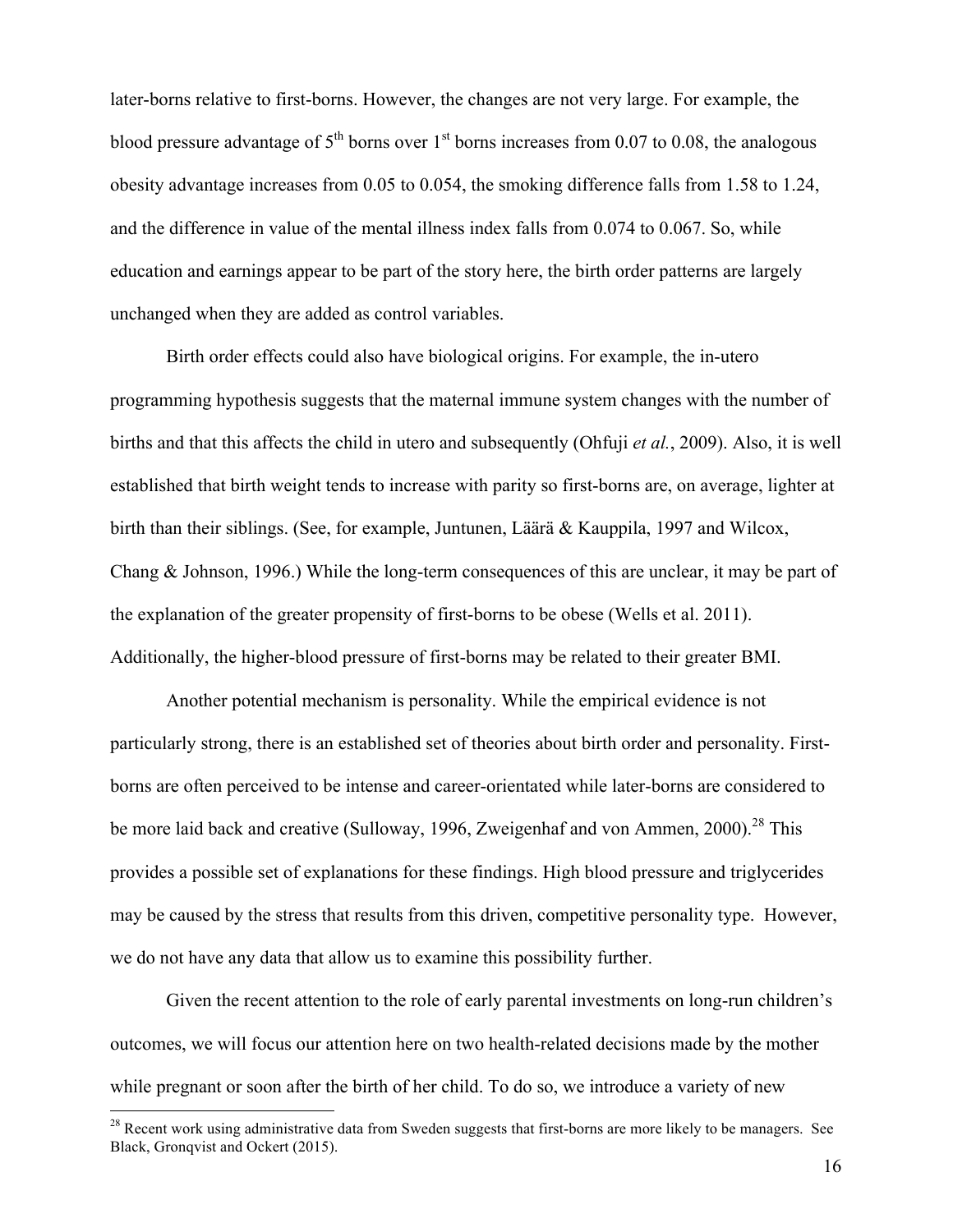datasets. Note, however, that this new information is unavailable for the cohorts for whom we have health information, so we cannot evaluate the role of these factors in determining the health effects we have found thus far.

#### *Parental Investments in Utero*

One potential explanation for health differences by birth order is that parents invest differentially during pregnancy. For example, smoking during pregnancy has been shown to be extremely harmful to the fetus (Rubin *et al.*, 1986, Bernstein *et al.*, 2005). Although we have no information on maternal behavior during pregnancy for the individuals sampled in the health survey, there is information in the Birth Register on smoking behavior of mothers who give birth between 1999 and 2009. Women are asked whether and how much they smoked both at the beginning and at the end of pregnancy. Women report smoking status at the start of the pregnancy to doctors at a free, recommended consultation around gestational week 8-12 (some women report it slightly later because their first consultation is after week 12). They are asked not only about smoking status (yes/no) but also how many cigarettes per day they smoke. The birth register also contains information on smoking behavior at the end of pregnancy collected during a pre-birth hospital visit around gestational week 36. The response rate in our data for this smoking question is 83% at the beginning of pregnancy and 79% at the end.<sup>29</sup>

Table 4 presents the estimates when we examine whether smoking behavior depends on the birth order of the in-utero child. We use the same control variables as in the previous estimation of health effects.<sup>30</sup> The OLS and FE estimates are similar and, as before, we will focus on the FE ones. These estimates imply that mothers are about 4% more likely to smoke at the beginning of their first pregnancy than for their second or third birth. Given the mean value of the

 $29$  We have created a variable for whether smoking information is missing and used it as a dependent variable to see whether reporting is related to birth order. We found no evidence for any relationship.

 $30$  Note that our family size measure here is family size in 2009 and, unlike in the previous regressions, may not represent completed family size for these women.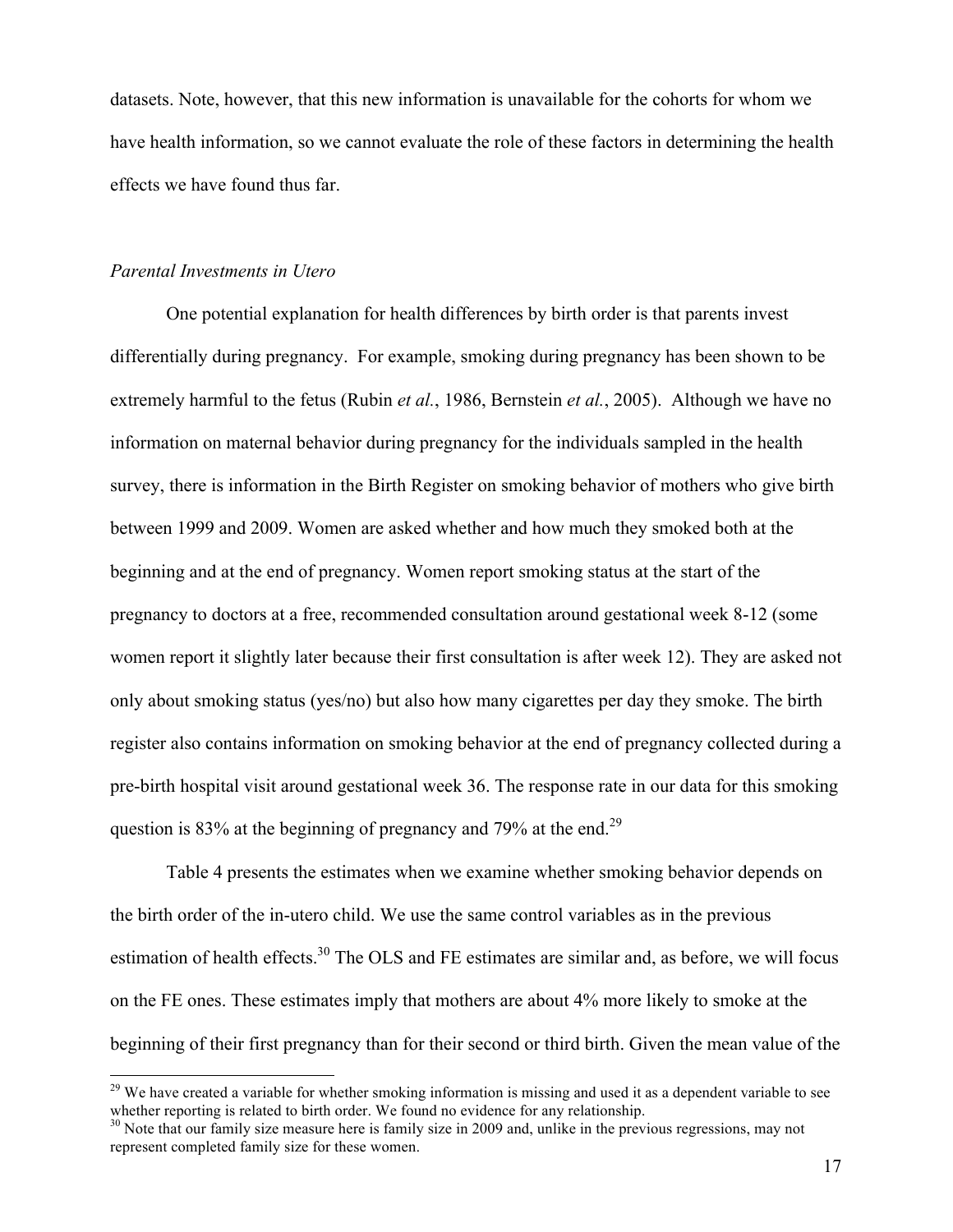dependent variable is 14%, this is a sizeable effect. However, the pattern is actually *reversed* by the end of the pregnancy, with mothers now *less* likely to smoke on their first pregnancy. These patterns for smoking incidence are also found when we study the number of cigarettes smoked in columns 3 and 4.

We next take the sample of mothers who smoked at the beginning of pregnancy and examine whether their decision to quit during pregnancy is related to the birth order of the child (37% of smokers at the beginning of pregnancy no longer smoke at the end). Column 5 shows these results; we find that mothers are much less likely to quit smoking during later pregnancies than during their first pregnancy. Finally, in column 6, we find the same pattern when we include all women and study the change in the number of cigarettes smoked between the beginning and end of pregnancy.

Taken together, our smoking findings paint a complicated picture. First-borns are more likely to be exposed to smoke during early pregnancy than later-borns but less likely to be exposed later in pregnancy. Thus, the health effects are not clear-cut. However, what is clear is that behavioral responses by mothers differ by birth order in a way that is favorable to first-borns -- parents are more likely to quit smoking during pregnancy for first-born children than for subsequent ones. $31$ 

#### *Parental Investments in Childhood*

Birth order effects could also be the result of differential parental behaviors post-birth. Again, although we do not have data on early parental investments for our health sample, we do observe information on breast feeding behavior for later cohorts and can examine whether mothers breastfeed first-borns for longer than later-borns. Although there are some recent papers

 $31$  This is consistent with the work by Lehmann *et al.* (2014). Using the CNLSY, they find no statistically significant effects of the child's birth order on number of cigarettes smoked but, like us, they find evidence that mothers of laterborns are less likely to reduce their smoking during pregnancy.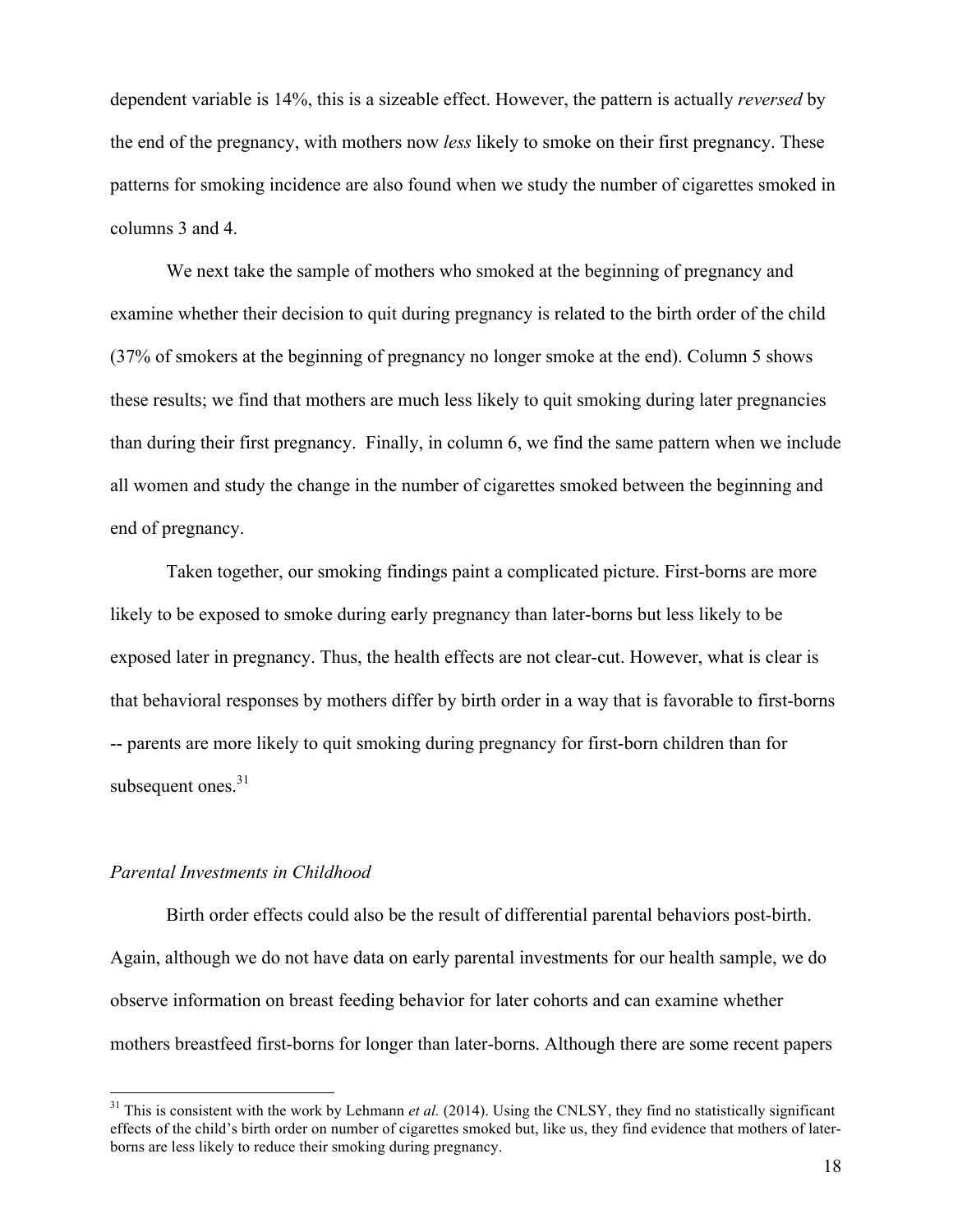examining the relationship between birth order and breastfeeding in the US and Ecuador (Lehmann *et al*, 2014; Buckles and Kolka, 2014; De Haan et al.,2014), it is useful to examine in the context of Norway, where rates of breastfeeding are very high.<sup>32</sup>

In the CONOR dataset, we can observe the breastfeeding decisions, including incidence and duration for each child of the surveyed women. We merge the information for each child with birth registers that are available for children born from 1967 onwards. This gives us information on 42425 children born to 17554 mothers. Descriptive statistics for this sample are in Appendix Table 3.

The estimates are presented in Table 5. The dependent variable in the first column is duration of breastfeeding (in months); the second column adds a control for birth weight, as this may have an independent effect on breastfeeding and also has been shown to affect later outcomes (Black *et al.*, 2007). Columns 3 and 4 have the equivalent estimates where the dependent variable is whether breastfeeding lasts at least 6 months. Both OLS and mother fixed effects estimates show that later-borns are breastfed for less time than first-borns.<sup>33</sup> The effect sizes get slightly bigger once birth weight is controlled for, as heavier babies are more likely to be breastfed and first-borns are, on average, lighter than later-borns.<sup>34</sup>

#### **5. Conclusions**

In this paper, we have used large health surveys linked to population registers to study the relationship between birth order and health and health behaviors. Unlike findings in the literature for education and cognitive skills in developed countries, we do not find a clear first-

 $32$  Breastfeeding is very common in Norway with the average duration of breastfeeding being 7 months and only about 7% of mothers do not breastfeed at all.

 $33$  Lehmann *et al.* (2014) find a similar pattern using the CNLSY as do Buckles and Kolka (2014) using the NLSY (they also find mothers are more likely to receive first trimester care and take pre-natal vitamins during their first pregnancy). De Haan et al. (2014) find the opposite -- first borns are breastfed for less time -- in their study of Ecuador.

 $34$  Table 5 also includes family size estimates. These show that children from larger families are more likely to be breastfed, suggesting that coming from a larger family has no adverse effects on parental investments.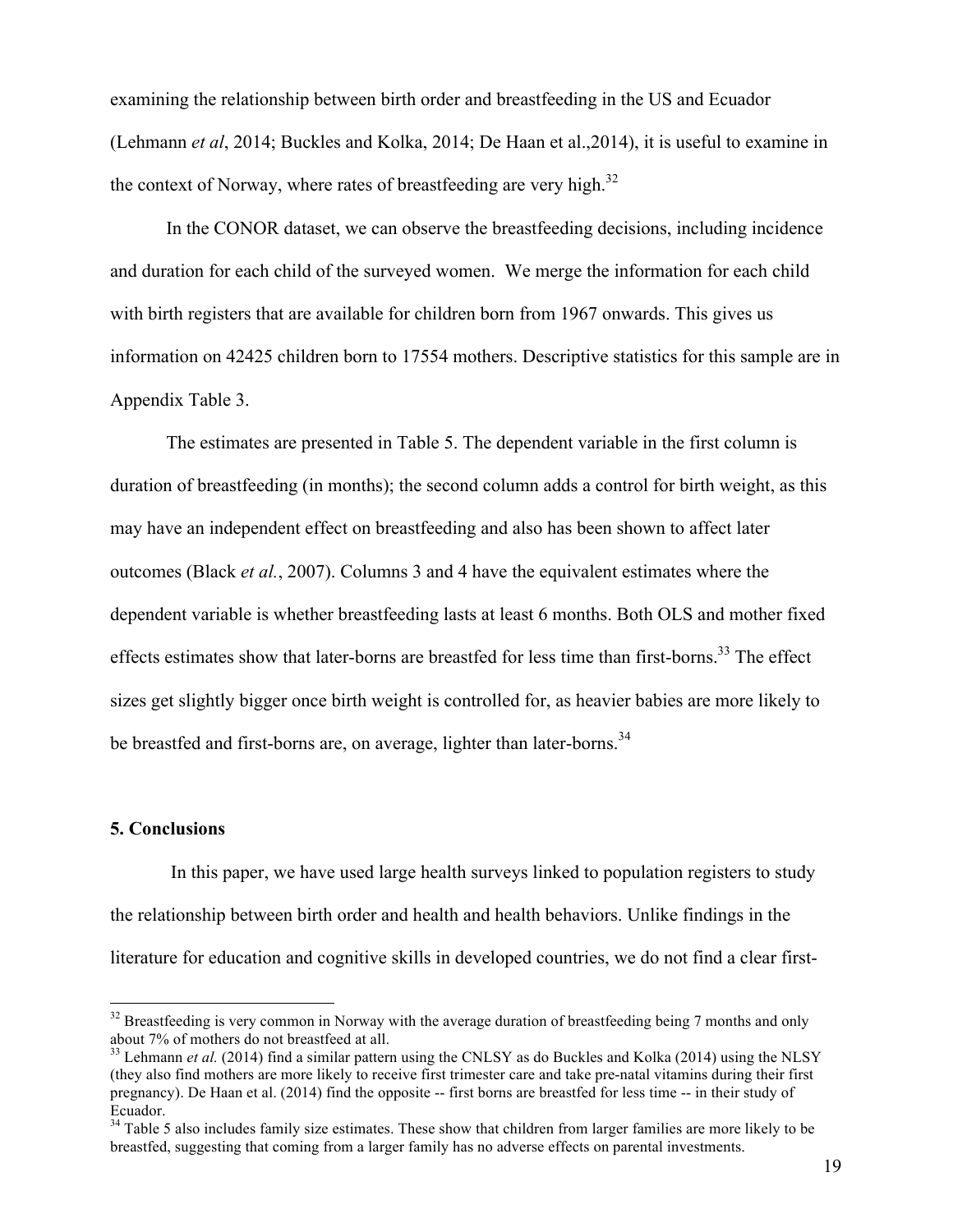born advantage in health. On average, later-borns have lower blood pressure, triglycerides, and BMI than first-borns.

Despite these findings, first-borns appear to have better health in other dimensions. They have better self-reported physical and mental health, and they are more likely to report being happy. They are also much less likely to smoke. The smoking finding is consistent with a continuation of a pattern of poorer health behaviors by later-borns identified by previous research on adolescents. Given the negative long-term health effects of smoking, it is also consistent with the higher mortality rates found for later-borns in the previous literature. Additionally, our finding that first-borns have better mental health may provide a partial explanation for the lower suicide rates found in the prior literature for this group.

Because of the likely importance of early investments in determining adult health, we have also examined how smoking during pregnancy and breastfeeding depend on the birth order of the child. Our findings generally corroborate ongoing research in this area that suggests greater parental investment in first-borns. While this analysis is suggestive, further research will be required to further untangle the various mechanisms underlying the complicated relationship between birth order and adult health.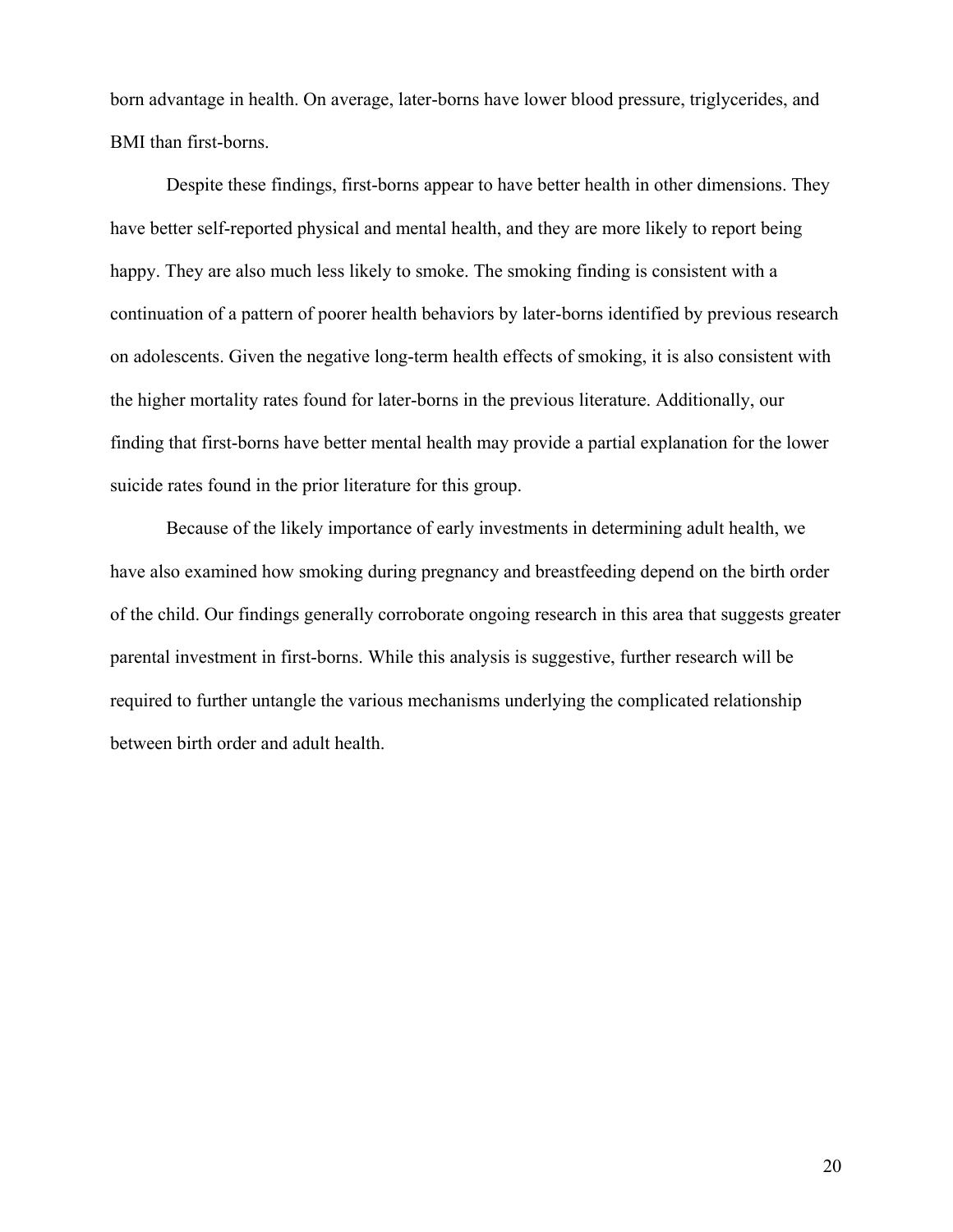#### References

Aizer, A. and J. Currie (2014). "The intergenerational transmission of inequality: Maternal disadvantage and health at birth", *Science* Vol. 344(6186), 856-861.

Argys, L. M., D. I. Rees, S. L. Averett, and B. Witoonchart (2006)."Birth order and risky adolescent behavior". *Economic Inquiry* 44 (2) (APR): 215-33.

Barclay, K. J., Kolk, M. (2013). Birth Order and Mortality: A Population-based Cohort Study. Stockholm Research Reports in Demography, 2013:14.

Bernstein I. M., J. A. Mongeon, G. J. Badger, L. Solomon, S. H. Heil, S. T. Higgins (2005) "Maternal smoking and its association with birth weight". *Obstetrics and gynecology*, Vol 106(5):986-91.

Bevier, M., Weires, M., Thomsen, H., Sundquist, J., & Hemminki, K. (2011). Influence of family size and birth order on risk of cancer: A population-based study. *BMC Cancer*, 11.

Bjerkedal, T., P. Kristensen, G. A. Skjeret, and J. I. Brevik (2007). "Intelligence test scores and birth order among young Norwegian men (conscripts) analyzed within and between families", *Intelligence*.

Black, Sandra E., Paul J. Devereux, and Kjell G. Salvanes (2005). "The More the Merrier? The Effects of Family Size and Birth Order on Children's Education," *Quarterly Journal of Economics*, CXX (2005), 669-700.

Black, Sandra E., Paul J. Devereux, and Kjell G. Salvanes, (2007). "From the Cradle to the Labor Market? The Effect of Birth Weight on Adult Outcomes," *Quarterly Journal of Economics*, 122(1), 409-439.

Black S.E., Devereux P.J. and K.G. Salvanes (2011). "Older and Wiser? Birth Order and IQ of Young Men", *CESifo Economic Studies*, 1:103–120.

Black, Sandra E., Erik Gronqvist, and Bjorn Ockert (2015). "Born to Be A Leader? The Effect of Birth Order on Non-Cognitive Skills," unpublished working paper.

Booth, A. L. and Kee, H. J. (2008). "Birth order matters: the effect of family size and birth order on educational attainment", *Journal of Population Economics*, 22: 367-397.

Bu, Feifei (2014). "Sibling Configurations, educational aspiration and attainment." ISER Working Paper 2014-11.

Buckles K. and Shawna Kolka (2014). "Prenatal Investments, Breastfeeding, and Birth Order". *Social Science & Medicine.* 118: 66-70. October 2014.

Corder, R., W. Mullen, N. Q. Khan, S. C. Marks, E. G. Wood, M. J. Carrier and A. Crozier. 2006. "Oenology: Red wine procyanidins and vascular health" *Nature* 444, 566 (30).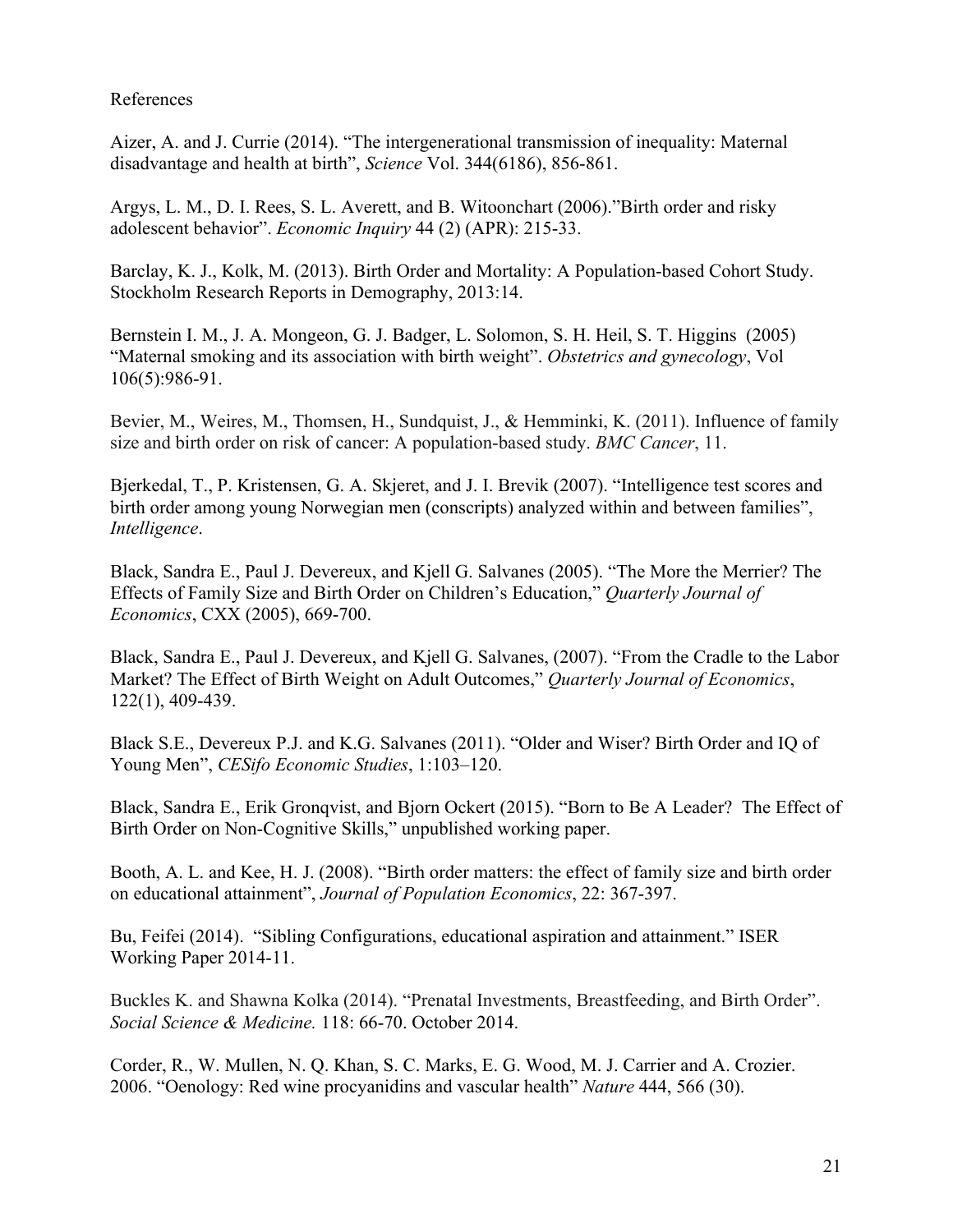Cutler, David M., and Adriana Lleras-Muney. 2010. "Understanding Differences in Health Behaviors by Education." *Journal of Health Economics*, 29:1–28.

De Haan, Monique, Erik Plug,and José Rosero. 2014. Birth Order and Human Capital Development: Evidence from Ecuador. *Journal of Human Resources,* March, 49:359-392.

Hatton, T.J., and R.M. Martin. 2010. "The Effects on Stature of Poverty, Family Size, and Birth Order: British Children in the 1930s." *Oxford Economic Papers-New Series* 62 (1): 157–184.

Hao, L., V.J. Hotz & G.Z. Jin (2008) "Games that Parents and Adolescents Play: Risky Behavior, Parental Reputation and Strategic Transfers," *Economic Journal*, 118(528): 515-555.

Hemminki, K., & Mutanen, P. (2001). Birth order, family size, and the risk of cancer in young and middle-aged adults. *British Journal of Cancer*, 84, 1466–1471.

Hotz V. J. and J. Pantano (2013), "Strategic Parenting, Birth Order and School Performance", NBER Working Paper No. 19542.

Howe, Laura D., Pedro C. Hallal, Alicia Matijasevich, Jonathan C. Wells, Iná S. Santos, Aluísio JD Barros, Debbie A. Lawlor, Cesar G. Victora, and George Davey Smith. "The association of birth order with later body mass index and blood pressure: a comparison between prospective cohort studies from the United Kingdom and Brazil." *International Journal of Obesity* 38, no. 7 (2014): 973-979.

Jacobsen B.K., I. Stensvold, K. Fylkesnes, I. S. Kristiansen, G. S. Thelle. 1992. "The Nordland health study", *Scandinavian Journal of Social Medicine*, 20 (3): 184-7.

Jelenkovic A, Silventoinen K, Tynelius P, Myrskyla M, Rasmussen F. Association of birth order with cardiovascular disease risk factors in young adulthood: a study of one million Swedish men. *PLoS One* 2013; 8.

Juntunen, K.S.T., E.J.J. Laara, and A.J.I. Kauppila (1997). "Grand Grand Multiparity and Birth Weight." *Obstet. Gynecol.* 90, 495-499.

Kantarevic, J, S. Mechoulan (2006). "Birth order, educational attainment, and earnings: An investigation using the PSID". *Journal of Human Resources*, 41 (4) (2006), pp. 755–777.

Lehmann, J. K., A. Nuevo-Chiquero, M. Vidal-Fernández (2014). The Early Origins of Birth Order Differences in Children's Outcomes and Parental Behavior, mimeo.

Lundborg P., H. Ralsmark and D.-O. Rooth (2014). "The More the Sicker? Health, Family Size, and Birth Order". memo, Lund University.

Modin, B. (2002). "Birth order and mortality: a life-long follow-up of 14,200 boys and girls born in early 20th century Sweden". *Social Science & Medicine.* 54(7): 1051-1064.

Monfardini, C. and See, Sarah G. (2012). "Birth Order and Child Outcomes: Does Maternal Quality Time Matter?," IZA Discussion Papers 6825.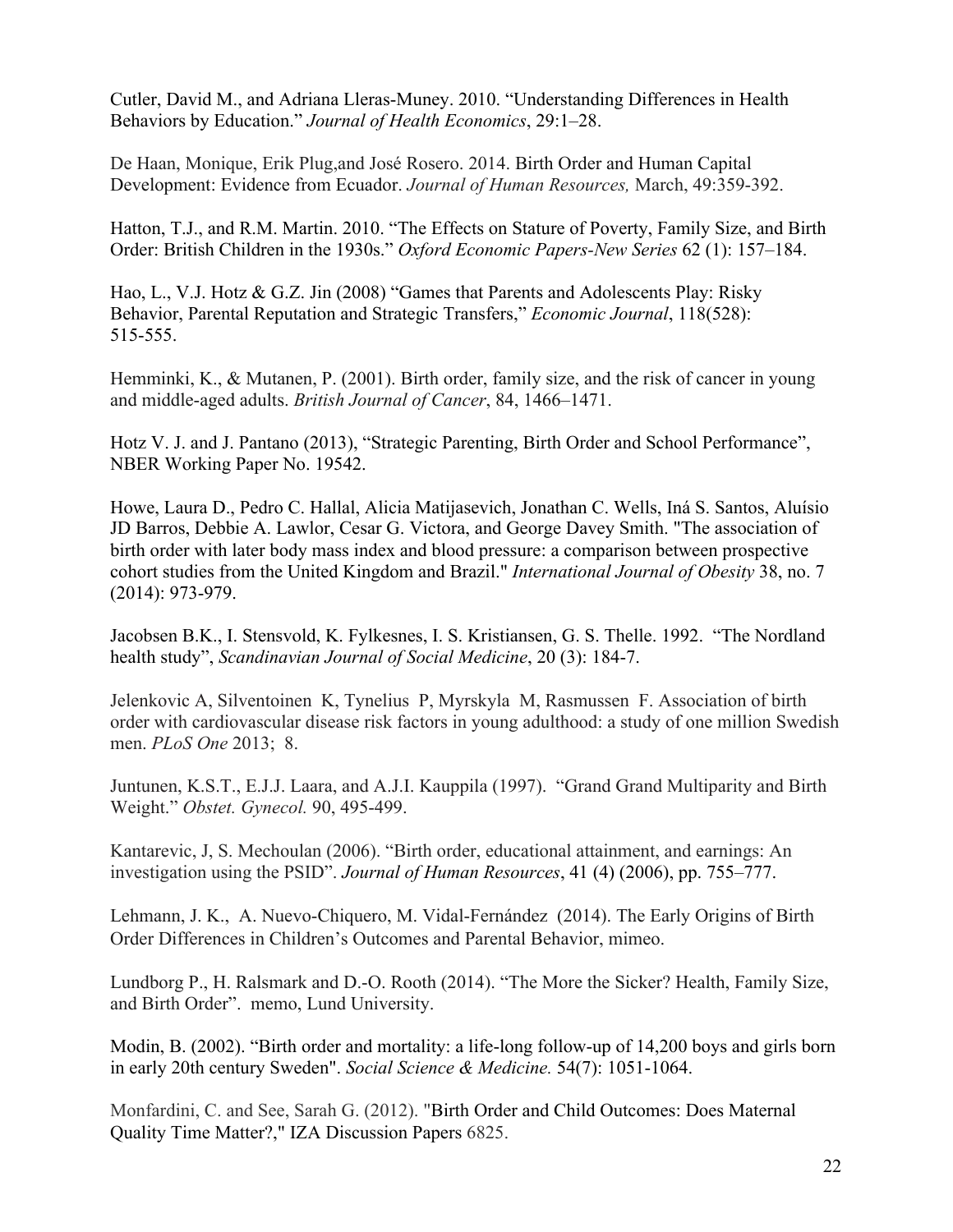Nystad W., H. E. Meyer, P. Nafstad, A.Tverdal, A. Engeland. 2004. "Body mass index in relation to adult asthma among 135,000 Norwegian men and women."*American Journal of Epidemiology,* 160(10) :969-76.

Ohfuji, S., Miyake, Y. Arakawa, M., Tanaka, K. and Sasaki S. (2009) Sibship size and prevalence of allergic disorders in Japan: The Ryukyus Child Health Study. *Pediatric Allergy and Immunolgy*, 20, pp. 377-384.

Price, J. (2008): "Parent-Child Quality Time: Does Birth Order Matter?" *Journal of Human Resources*, 43(1), 26.

Rees, D. I., E. Lopez, S. L. Averett, and L. M. Argys (2008). "Birth order and participation in school sports and other extracurricular activities" *Economics of Education Review* 27(3) (JUN): 354-62.

Richiardi, L., O. Akre, M. Lambe, F. Granath, Scott M. Montgomery, and Anders Ekbom (2004). "Birth Order, Sibship Size, and Risk for Germ-Cell Testicular Cancer", *Epidemiology*, Vol. 15(3): 323-329

M. Rostila, J. Saarela, I. Kawachi (2014). Birth order and suicide in adulthood: evidence from Swedish population data. *Am. J. Epidemiol*. http://dx.doi.org/10.1093/aje/kwu090

Rubin, David H., John M. Leventhal, Peter A. Kraisilnikov, Birgitte Weile and Arne Berget (1986). "Effects of passive smoking on birth weight", *The Lancet*, Vol 328: 415PERLI

Søgaard, A. J. 2006. "Cohort Norway (CONOR). Materials and methods." memo, Norwegian Institute of Public Health.

Søgaard, A. J., R. Selmer, E. Bjertnes, G. D. Thelle. (2003). "The Oslo Health Study. The impact of Self-selection in a Large, Populations-based Survey." 2003. *International Journal of Equity in Health*, 3(3): 3-13.

Søgaard, A. J., I. Bjelland, G. S. Thelle, and E. Røysamb (2003). "A comparison of the CONOR Mental Health Index to the HSCL-10 and HADS Measuring mental health status in The Oslo Health Study and the Nord-Trøndelag Health Study." *Norsk Epidemiologi*, 13(2): 279-284.

Sulloway, F. J. (1996). *Born to rebel: Birth order, family dynamics, and creative lives*. New York: Pantheon.

Wells JC, Hallal PC, Reichert FF, Dumith SC, Menezes AM, Victora CG. (2011). Associations of birth order with early growth and adolescent height, body composition, and blood pressure: prospective birth cohort from Brazil. *Am J Epidemiol*; 174: 1028–1035.

Wilcox, M.A., A. M. Z. Chang, A.M.Z., and I. R. Johnson (1996). The Effects of Parity on Birth Weight Using Successive Pregnancies. *Acta Obstet. Gynecol. Scand.* 75, 459-463.

Zweigenhaft, R. L. and Von Ammon, J. (2000). "Birth order and civil disobedience: A test of Sulloway's 'born to rebel' hypothesis". *The Journal of social psychology*, 140(5):624–627.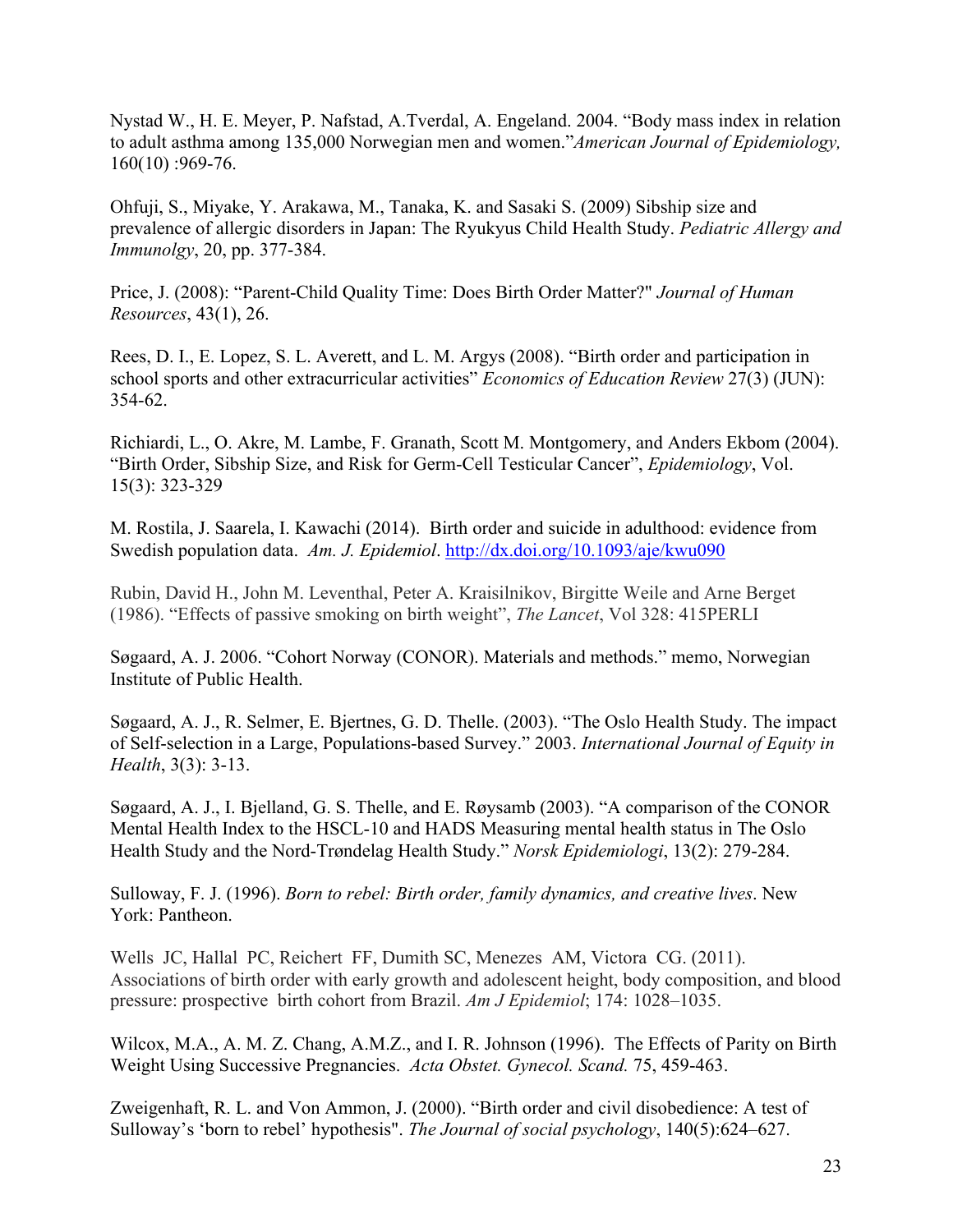| <b>OLS</b>  |                   |             |               |              |             |              |
|-------------|-------------------|-------------|---------------|--------------|-------------|--------------|
|             | (1)               | (2)         | (3)           | (4)          | (5)         | (6)          |
|             | <b>High Blood</b> | High        | High          | Height       | High        | Obese        |
|             | Pressure          | Cholesterol | Triglycerides |              | BMI         |              |
| $2nd$ Child | $-0.033***$       | $-0.003$    | $-0.017***$   | $-0.118***$  | $-0.044***$ | $-0.022$ *** |
|             | (0.002)           | (0.002)     | (0.002)       | (0.033)      | (0.003)     | (0.002)      |
| $3rd$ Child | $-0.048***$       | $-0.005$    | $-0.020***$   | $-0.214***$  | $-0.063***$ | $-0.031***$  |
|             | (0.004)           | (0.004)     | (0.004)       | (0.057)      | (0.005)     | (0.003)      |
| $4th$ Child | $-0.055***$       | $-0.015***$ | $-0.024***$   | $-0.263***$  | $-0.064***$ | $-0.034***$  |
|             | (0.006)           | (0.006)     | (0.006)       | (0.088)      | (0.007)     | (0.004)      |
| $5th$ Child | $-0.069***$       | $-0.018$    | $-0.040$ ***  | $-0.366$ **  | $-0.091***$ | $-0.040$ *** |
|             | (0.010)           | (0.011)     | (0.010)       | (0.154)      | (0.012)     | (0.008)      |
| 2 siblings  | $-0.010***$       | 0.001       | $-0.004$ **   | $-0.053$     | $-0.007***$ | $-0.006***$  |
|             | (0.002)           | (0.002)     | (0.002)       | (0.033)      | (0.002)     | (0.001)      |
| 3 siblings  | $-0.017***$       | 0.002       | $-0.009***$   | $-0.251$ *** | $-0.009***$ | $-0.005***$  |
|             | (0.003)           | (0.003)     | (0.002)       | (0.041)      | (0.003)     | (0.002)      |
| 4 siblings  | $-0.017***$       | $0.007***$  | $-0.010***$   | $-0.524***$  | 0.001       | $-0.007***$  |
|             | (0.003)           | (0.004)     | (0.003)       | (0.056)      | (0.004)     | (0.002)      |
| N           | 279624            | 278918      | 278911        | 279840       | 279706      | 279706       |

**Table 1: Birth Order and Health Outcomes**

|                | <b>Mother Fixed Effects</b> |             |               |              |                         |              |
|----------------|-----------------------------|-------------|---------------|--------------|-------------------------|--------------|
|                | (1)                         | (2)         | (3)           | (4)          | (5)                     | (6)          |
|                | High Blood                  | High        | High          | Height       | High                    | Obese        |
|                | Pressure                    | Cholesterol | Triglycerides |              | <b>BMI</b>              |              |
| $2nd$ Child    | $-0.030***$                 | $-0.002$    | $-0.016***$   | $-0.198$ *** | $-0.038$ <sup>***</sup> | $-0.023***$  |
|                | (0.004)                     | (0.004)     | (0.004)       | (0.042)      | (0.004)                 | (0.003)      |
| $3rd$ Child    | $-0.046$ ***                | $-0.000$    | $-0.018***$   | $-0.385***$  | $-0.061$ ***            | $-0.034***$  |
|                | (0.007)                     | (0.007)     | (0.006)       | (0.075)      | (0.008)                 | (0.005)      |
| $4th$ Child    | $-0.054***$                 | $-0.013$    | $-0.018*$     | $-0.535***$  | $-0.064***$             | $-0.041$ *** |
|                | (0.010)                     | (0.010)     | (0.010)       | (0.114)      | (0.012)                 | (0.007)      |
| $5th$ Child    | $-0.072$ ***                | $-0.021$    | $-0.011$      | $-0.769$ *** | $-0.100***$             | $-0.050$ *** |
|                | (0.016)                     | (0.017)     | (0.016)       | (0.183)      | (0.019)                 | (0.011)      |
| $\overline{N}$ | 279624                      | 278918      | 278911        | 279840       | 279706                  | 279706       |

Standard errors in parentheses allow for correlation of errors within family.  $p < 0.1$ ,  $p < 0.05$ ,  $p < 0.01$ Each column represents a separate regression. The OLS control variables include indicators for gender, year-ofbirth, test year, survey, age of mother at birth, and age of mother at first birth. The FE control variables include indicators for gender, year-of-birth, test year, and survey. The omitted birth category is first child. In the OLS regressions, the omitted family size category is one sibling.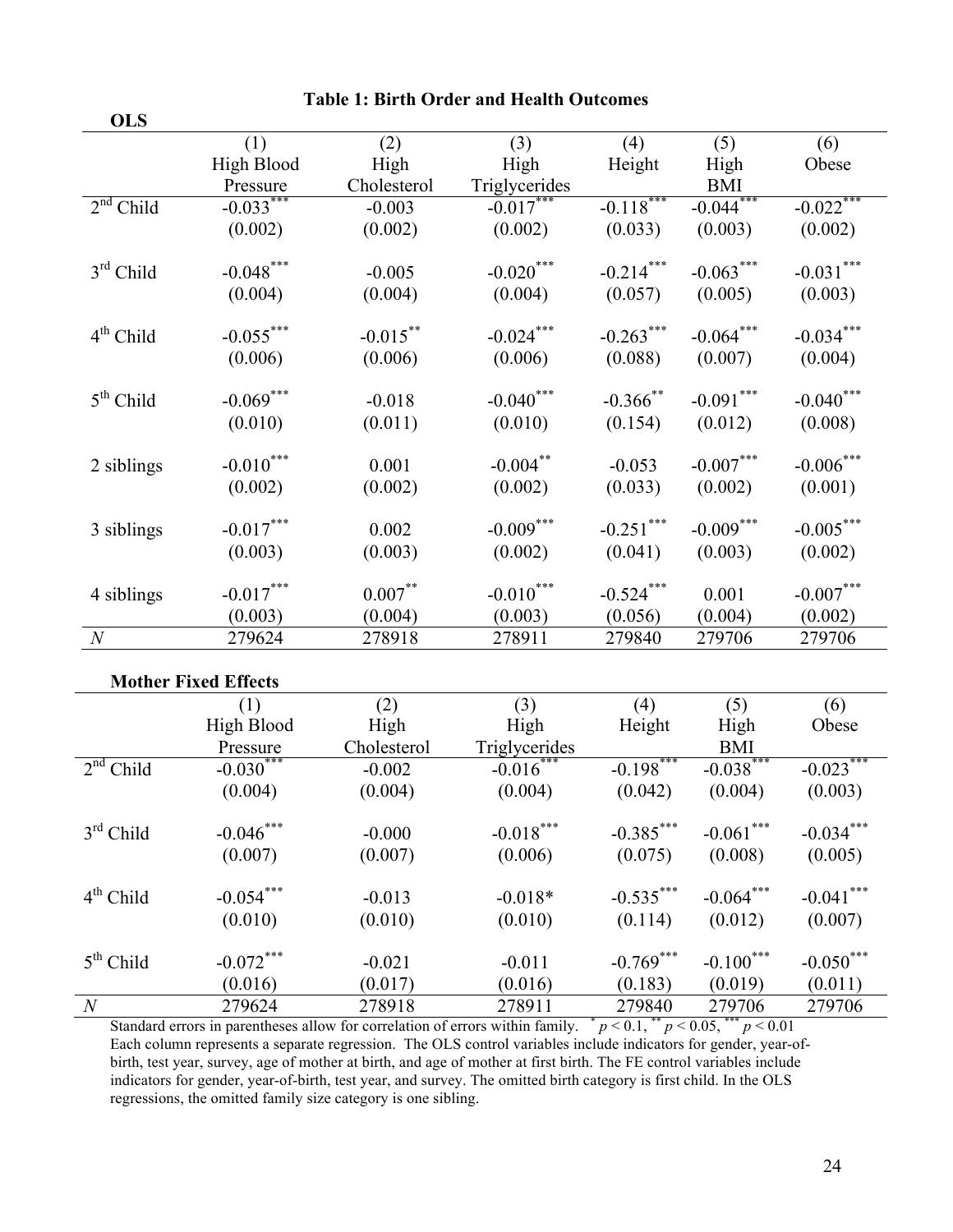| <b>OLS</b>     |                   |              |                   |             |                        |
|----------------|-------------------|--------------|-------------------|-------------|------------------------|
|                | (1)               | (2)          | (3)               | (4)         | (5)                    |
|                | Number Cigarettes | Daily Smoker | Number of         | Heavy       | <b>Weekly Exercise</b> |
|                | Daily             |              | drinks in 2 weeks | Drinker     |                        |
| $2nd$ Child    | $0.516***$        | $0.038***$   | $-0.084*$         | $-0.001$    | 0.001                  |
|                | (0.042)           | (0.003)      | (0.050)           | (0.001)     | (0.004)                |
| $3rd$ Child    | $0.711***$        | $0.053***$   | $-0.069$          | $-0.000$    | $-0.004$               |
|                | (0.070)           | (0.005)      | (0.077)           | (0.002)     | (0.006)                |
| $4th$ Child    | $0.788***$        | $0.054***$   | $-0.116$          | 0.000       | $-0.008$               |
|                | (0.107)           | (0.007)      | (0.112)           | (0.002)     | (0.009)                |
| $5th$ Child    | $0.910***$        | $0.071***$   | 0.077             | $0.009***$  | $-0.002$               |
|                | (0.186)           | (0.012)      | (0.190)           | (0.005)     | (0.016)                |
| 2 siblings     | $-0.163***$       | $-0.010***$  | $-0.279***$       | $-0.003***$ | 0.005                  |
|                | (0.038)           | (0.002)      | (0.044)           | (0.001)     | (0.003)                |
| 3 siblings     | $-0.169***$       | $-0.010***$  | $-0.576***$       | $-0.006***$ | $-0.006$               |
|                | (0.047)           | (0.003)      | (0.052)           | (0.001)     | (0.004)                |
| 4 siblings     | $-0.071$          | $-0.001$     | $-0.940$ ***      | $-0.010***$ | $-0.002$               |
|                | (0.063)           | (0.004)      | (0.063)           | (0.001)     | (0.005)                |
| $\overline{N}$ | 277706            | 278764       | 129353            | 129353      | 144444                 |

|                | <b>Mother Fixed Effects</b> |            |                       |                        |          |
|----------------|-----------------------------|------------|-----------------------|------------------------|----------|
|                | (1)                         | (2)        | (3)                   | (4)                    | (5)      |
|                | Number Cigarettes           | Daily      | Number of drinks in 2 | Heavy                  | Weekly   |
|                | Daily                       | Smoker     | weeks                 | Drinker                | Exercise |
| $2nd$ Child    | $0.560***$                  | $0.049***$ | $-0.207*$             | $-0.002$               | 0.012    |
|                | (0.065)                     | (0.004)    | (0.113)               | (0.003)                | (0.009)  |
| $3rd$ Child    | $0.976***$                  | $0.084***$ | $-0.224$              | $-0.005$               | 0.026    |
|                | (0.116)                     | (0.008)    | (0.208)               | (0.005)                | (0.017)  |
| $4th$ Child    | $1.177***$                  | $0.100***$ | $-0.180$              | $-0.001$               | 0.021    |
|                | (0.177)                     | (0.012)    | (0.321)               | (0.007)                | (0.025)  |
| $5th$ Child    | $1.585***$                  | $0.134***$ | 0.104                 | 0.001                  | 0.043    |
|                | (0.284)                     | (0.019)    | (0.505)               | (0.012)                | (0.040)  |
| $\overline{N}$ | 277706                      | 278764     | 129353                | 129353<br>$***$<br>*** | 144444   |

Standard errors in parentheses allow for correlation of errors within family.  $p < 0.1$ ,  $p < 0.05$ ,  $p < 0.01$ Each column represents a separate regression. The OLS control variables include indicators for gender, year-ofbirth, test year, survey, age of mother at birth, and age of mother at first birth. The FE control variables include indicators for gender, year-of-birth, test year, and survey. The omitted birth category is first child. In the OLS regressions, the omitted family size category is one sibling.

### **Table 2: Birth Order and Health Behaviors**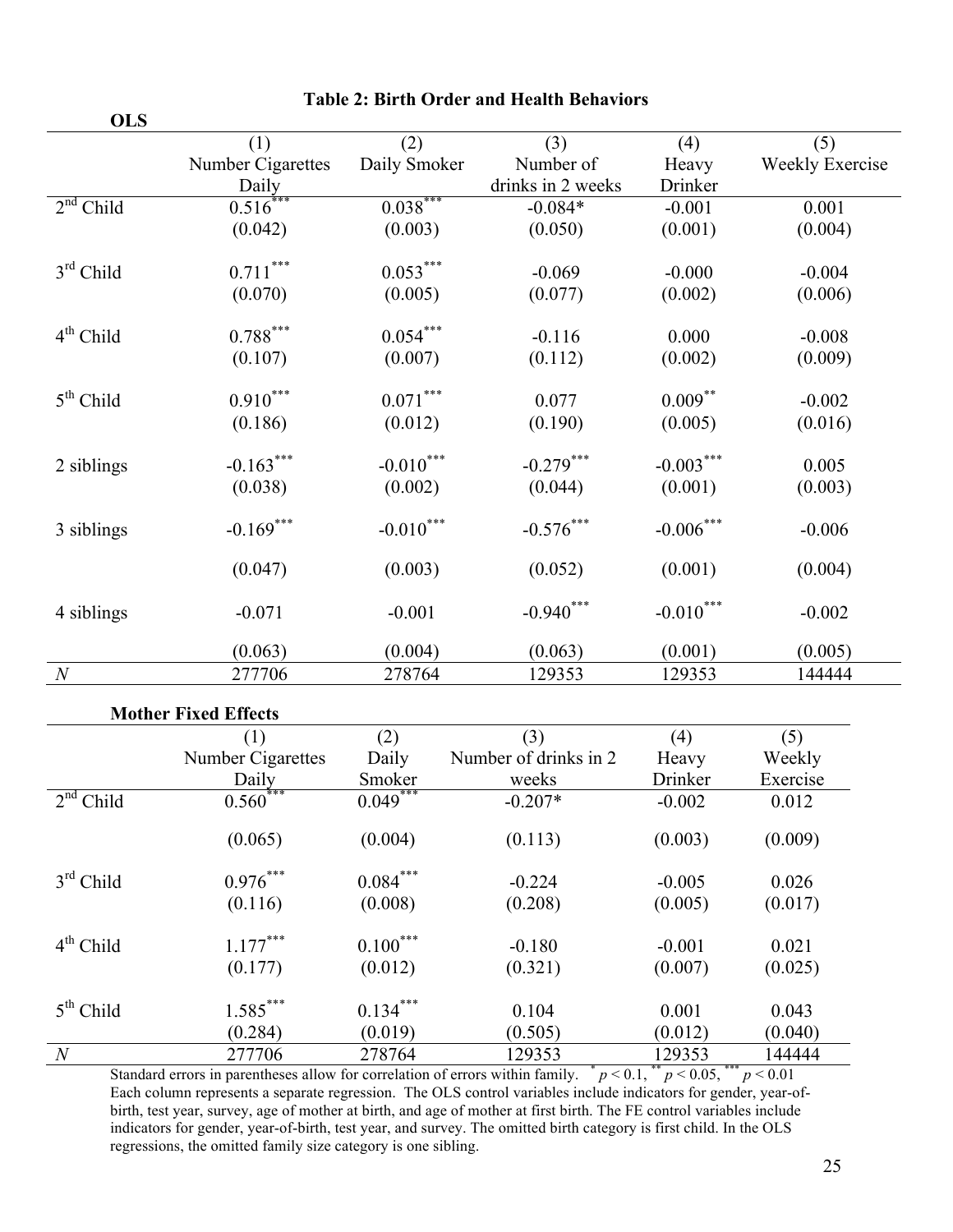| (3)<br>(1)<br>(2)<br>(4)<br>Good Health<br>Mental Illness Index<br><b>Bad Mental Health</b><br>$\frac{\text{Happy}}{-0.014}$<br>$0.012***$<br>$-0.013***$<br>$0.010***$<br>$2nd$ Child<br>(0.003)<br>(0.003)<br>(0.003)<br>(0.003)<br>$\textbf{-0.021}^{***}$<br>$0.019***$<br>$0.017***$<br>$-0.017***$<br>$3rd$ Child<br>(0.004)<br>(0.005)<br>(0.005)<br>(0.005)<br>$0.025***$<br>$0.021***$<br>$-0.036***$<br>$-0.025***$<br>$4th$ Child<br>(0.007)<br>(0.008)<br>(0.008)<br>(0.008)<br>$-0.033***$<br>$-0.042$ ***<br>$5th$ Child<br>0.020<br>0.020<br>(0.012)<br>(0.014)<br>(0.014)<br>(0.014)<br>${0.008}^{\ast\ast\ast}$<br>2 siblings<br>$-0.005$<br>$-0.005$<br>0.004<br>(0.002)<br>(0.003)<br>(0.003)<br>(0.003)<br>0.003<br>0.006<br>3 siblings<br>$-0.002$<br>$-0.003$<br>(0.003)<br>(0.004)<br>(0.003)<br>(0.004)<br>0.001<br>$-0.006$<br>$-0.002$<br>0.006<br>4 siblings<br>(0.005)<br>(0.005)<br>(0.005)<br>(0.004)<br>$\overline{N}$<br>151247<br>147296<br>140957<br>142160 | <b>ULD</b> |  |  |
|-----------------------------------------------------------------------------------------------------------------------------------------------------------------------------------------------------------------------------------------------------------------------------------------------------------------------------------------------------------------------------------------------------------------------------------------------------------------------------------------------------------------------------------------------------------------------------------------------------------------------------------------------------------------------------------------------------------------------------------------------------------------------------------------------------------------------------------------------------------------------------------------------------------------------------------------------------------------------------------------------|------------|--|--|
|                                                                                                                                                                                                                                                                                                                                                                                                                                                                                                                                                                                                                                                                                                                                                                                                                                                                                                                                                                                               |            |  |  |
|                                                                                                                                                                                                                                                                                                                                                                                                                                                                                                                                                                                                                                                                                                                                                                                                                                                                                                                                                                                               |            |  |  |
|                                                                                                                                                                                                                                                                                                                                                                                                                                                                                                                                                                                                                                                                                                                                                                                                                                                                                                                                                                                               |            |  |  |
|                                                                                                                                                                                                                                                                                                                                                                                                                                                                                                                                                                                                                                                                                                                                                                                                                                                                                                                                                                                               |            |  |  |
|                                                                                                                                                                                                                                                                                                                                                                                                                                                                                                                                                                                                                                                                                                                                                                                                                                                                                                                                                                                               |            |  |  |
|                                                                                                                                                                                                                                                                                                                                                                                                                                                                                                                                                                                                                                                                                                                                                                                                                                                                                                                                                                                               |            |  |  |
|                                                                                                                                                                                                                                                                                                                                                                                                                                                                                                                                                                                                                                                                                                                                                                                                                                                                                                                                                                                               |            |  |  |
|                                                                                                                                                                                                                                                                                                                                                                                                                                                                                                                                                                                                                                                                                                                                                                                                                                                                                                                                                                                               |            |  |  |
|                                                                                                                                                                                                                                                                                                                                                                                                                                                                                                                                                                                                                                                                                                                                                                                                                                                                                                                                                                                               |            |  |  |
|                                                                                                                                                                                                                                                                                                                                                                                                                                                                                                                                                                                                                                                                                                                                                                                                                                                                                                                                                                                               |            |  |  |
|                                                                                                                                                                                                                                                                                                                                                                                                                                                                                                                                                                                                                                                                                                                                                                                                                                                                                                                                                                                               |            |  |  |
|                                                                                                                                                                                                                                                                                                                                                                                                                                                                                                                                                                                                                                                                                                                                                                                                                                                                                                                                                                                               |            |  |  |
|                                                                                                                                                                                                                                                                                                                                                                                                                                                                                                                                                                                                                                                                                                                                                                                                                                                                                                                                                                                               |            |  |  |
|                                                                                                                                                                                                                                                                                                                                                                                                                                                                                                                                                                                                                                                                                                                                                                                                                                                                                                                                                                                               |            |  |  |
|                                                                                                                                                                                                                                                                                                                                                                                                                                                                                                                                                                                                                                                                                                                                                                                                                                                                                                                                                                                               |            |  |  |
|                                                                                                                                                                                                                                                                                                                                                                                                                                                                                                                                                                                                                                                                                                                                                                                                                                                                                                                                                                                               |            |  |  |
|                                                                                                                                                                                                                                                                                                                                                                                                                                                                                                                                                                                                                                                                                                                                                                                                                                                                                                                                                                                               |            |  |  |

#### **Table 3: Birth Order and Self-reported Physical and Mental Health**

#### **Mother Fixed Effects**

 $\Omega$ 

|                | (1)         | (2)                  | (3)                      | (4)                     |
|----------------|-------------|----------------------|--------------------------|-------------------------|
|                | Good Health | Mental Illness Index | <b>Bad Mental Health</b> | Happy                   |
| $2nd$ Child    | $-0.014$ ** | $0.019**$            | $0.013*$                 | $-0.022$ <sup>***</sup> |
|                | (0.006)     | (0.007)              | (0.007)                  | (0.008)                 |
| $3rd$ Child    | $-0.018$    | $0.028***$           | $0.024*$                 | $-0.028$ **             |
|                | (0.011)     | (0.013)              | (0.014)                  | (0.014)                 |
| $4th$ Child    | $-0.010$    | $0.050**$            | 0.028                    | $-0.056***$             |
|                | (0.017)     | (0.020)              | (0.021)                  | (0.021)                 |
| $5th$ Child    | $-0.029$    | $0.074***$           | $0.076***$               | $-0.076$ **             |
|                | (0.026)     | (0.031)              | (0.032)                  | (0.033)                 |
| $\overline{N}$ | 151247      | 147296               | 140957                   | 142160                  |

Standard errors in parentheses allow for correlation of errors within family.  $\bar{p}$  < 0.1,  $\bar{p}$  < 0.05,  $\bar{p}$  + 0.01 Each column represents a separate regression. The OLS control variables include indicators for gender, year-ofbirth, test year, survey, age of mother at birth, and age of mother at first birth. The FE control variables include indicators for gender, year-of-birth, test year, and survey. The omitted birth category is first child. In the OLS regressions, the omitted family size category is one sibling.

Mental Health Index: Respondents are asked separate questions about how irritable, lonely, nervous, anxious, calm, or depressed they were during the last two weeks. They were asked "Did you feel #### during the last two weeks?" and the possible answers were {no, a little, a lot, very much}. For irritable, lonely, nervous, anxious, and depressed, we code the answers as  $\{1, 2, 3, 4\}$  respectively. For calm, we code the answers as  $\{4, 3, 2, 1\}$ . Then we construct the index by taking the average of the six numbers for each person.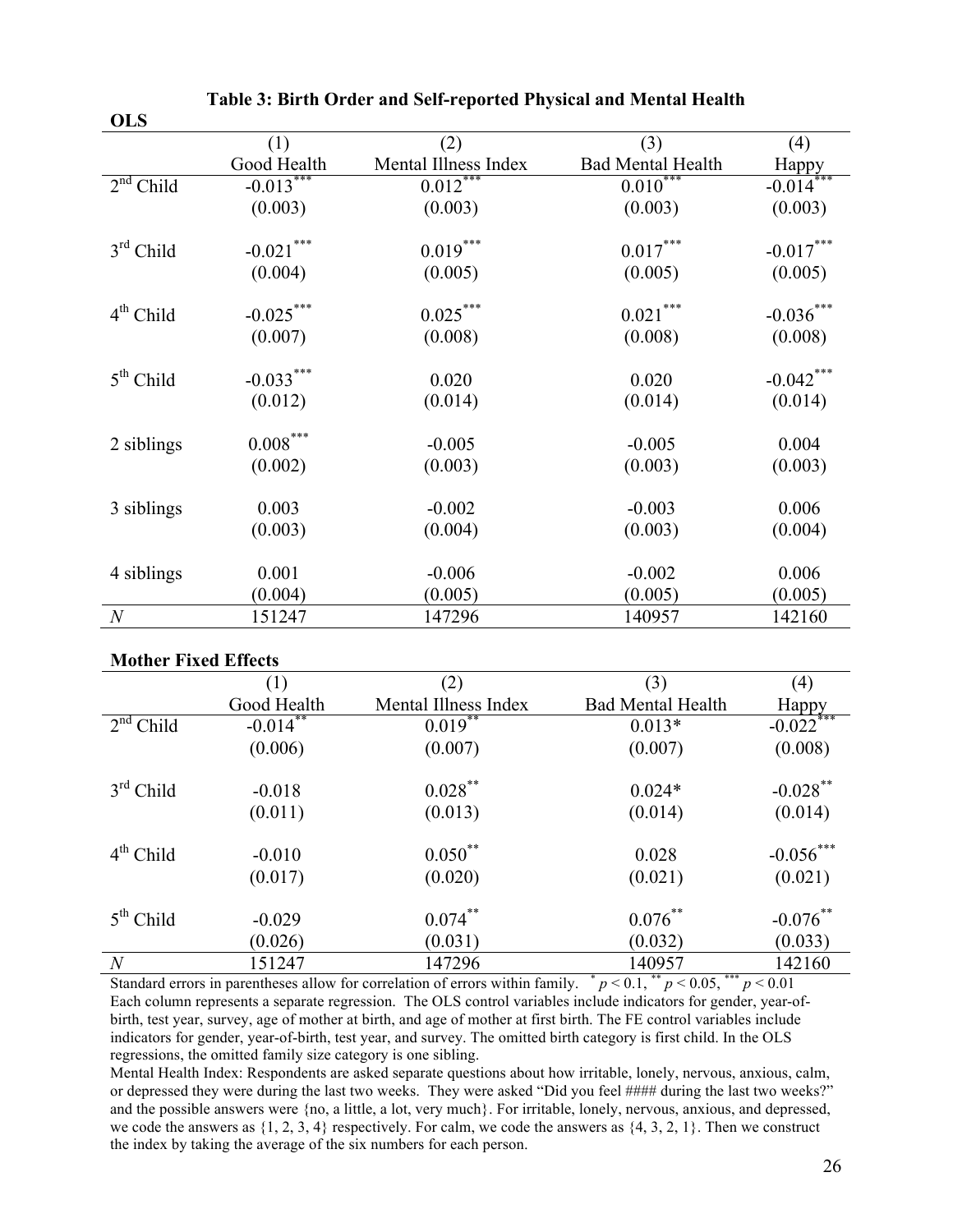|                  | <b>OLS</b>                  |                        |                                            |                                          |                              |                               |
|------------------|-----------------------------|------------------------|--------------------------------------------|------------------------------------------|------------------------------|-------------------------------|
|                  | (1)<br>Smoke at start       | (2)<br>Smoke at<br>end | $(3)$<br>Number of<br><b>Cigarettes at</b> | (4)<br>Number of<br><b>Cigarettes at</b> | (5)<br><b>Stop</b><br>during | (6)<br>Change in<br>number of |
|                  |                             |                        | start                                      | end                                      | Pregnancy                    | cigarettes                    |
| $2nd$ Child      | $-0.030***$                 | $0.006***$             | $-0.373***$                                | $0.039***$                               | $-0.133***$                  | $0.389***$                    |
|                  | (0.001)                     | (0.001)                | (0.015)                                    | (0.010)                                  | (0.006)                      | (0.013)                       |
| $3rd$ Child      | $-0.029***$                 | $0.021***$             | $-0.365***$                                | $0.143***$                               | $-0.222$ ***                 | $0.459***$                    |
|                  | (0.002)                     | (0.002)                | (0.029)                                    | (0.019)                                  | (0.011)                      | (0.023)                       |
| $4th$ Child      | $-0.029***$                 | $0.034***$             | $-0.371***$                                | $0.230***$                               | $-0.289***$                  | $0.522***$                    |
|                  | (0.004)                     | (0.004)                | (0.047)                                    | (0.032)                                  | (0.018)                      | (0.039)                       |
| $5th$ Child      | $-0.018***$                 | $0.048***$             | $-0.326$ ***                               | $0.283***$                               | $-0.332***$                  | $0.511***$                    |
|                  | (0.007)                     | (0.007)                | (0.084)                                    | (0.060)                                  | (0.032)                      | (0.067)                       |
| 2 siblings       | $-0.037***$                 | $-0.031***$            | $-0.340$ ***                               | $-0.200$ ***                             | $0.028***$                   | $0.158***$                    |
|                  | (0.002)                     | (0.002)                | (0.019)                                    | (0.014)                                  | (0.007)                      | (0.013)                       |
| 3 siblings       | $-0.048***$                 | $-0.040$ ***           | $-0.387***$                                | $-0.217***$                              | $0.028***$                   | $0.205***$                    |
|                  | (0.004)                     | (0.003)                | (0.039)                                    | (0.029)                                  | (0.013)                      | (0.026)                       |
| 4 siblings       | $-0.057***$                 | $-0.049***$            | $-0.382***$                                | $-0.169$ **                              | 0.037                        | $0.298***$                    |
|                  | (0.007)                     | (0.006)                | (0.075)                                    | (0.064)                                  | (0.024)                      | (0.040)                       |
| $\boldsymbol{N}$ | 328399                      | 312332                 | 326100                                     | 310431                                   | 42069                        | 306871                        |
|                  | <b>Mother Fixed Effects</b> |                        |                                            |                                          |                              |                               |
|                  | (1)                         | (2)                    | (3)                                        | (4)                                      | (5)                          | (6)                           |

|  | Table 4: Birth Order of Child and Smoking during Pregnancy |
|--|------------------------------------------------------------|
|  |                                                            |

|                | (1)          | (2)        | (3)           | (4)           | (5)                     | (6)        |
|----------------|--------------|------------|---------------|---------------|-------------------------|------------|
|                | Smoke at     | Smoke      | Number of     | Number of     | Stop                    | Change in  |
|                | start        | at end     | Cigarettes at | Cigarettes at | during                  | number of  |
|                |              |            | start         | end           | Pregnancy               | cigarettes |
| $2nd$ Child    | $-0.035***$  | $0.004***$ | $-0.448$ ***  | $0.020*$      | $-0.034***$             | $0.453***$ |
|                | (0.002)      | (0.001)    | (0.019)       | (0.011)       | (0.010)                 | (0.019)    |
| $3rd$ Child    | $-0.041$ *** | $0.018***$ | $-0.553***$   | $0.090***$    | $-0.075***$             | $0.600***$ |
|                | (0.003)      | (0.003)    | (0.037)       | (0.022)       | (0.018)                 | (0.037)    |
| $4th$ Child    | $-0.048$ *** | $0.027***$ | $-0.654***$   | $0.138***$    | $-0.111$ <sup>***</sup> | $0.711***$ |
|                | (0.005)      | (0.004)    | (0.057)       | (0.034)       | (0.028)                 | (0.057)    |
| $5th$ Child    | $-0.046$ *** | $0.041***$ | $-0.760***$   | $0.159***$    | $-0.162$ ***            | $0.777***$ |
|                | (0.009)      | (0.007)    | (0.096)       | (0.057)       | (0.046)                 | (0.095)    |
| $\overline{N}$ | 328399       | 312332     | 326100        | 310431        | 42069                   | 306871     |

Standard errors in parentheses allow for correlation of errors within family.  $p < 0.1$ ,  $p < 0.05$ ,  $p < 0.01$ Each column represents a separate regression. The OLS control variables include indicators for gender, year-ofbirth, age of mother at birth, and age of mother at first birth. The FE control variables include indicators for gender and year-of-birth. The omitted birth category is first child. In the OLS regressions, the omitted family size category is one sibling.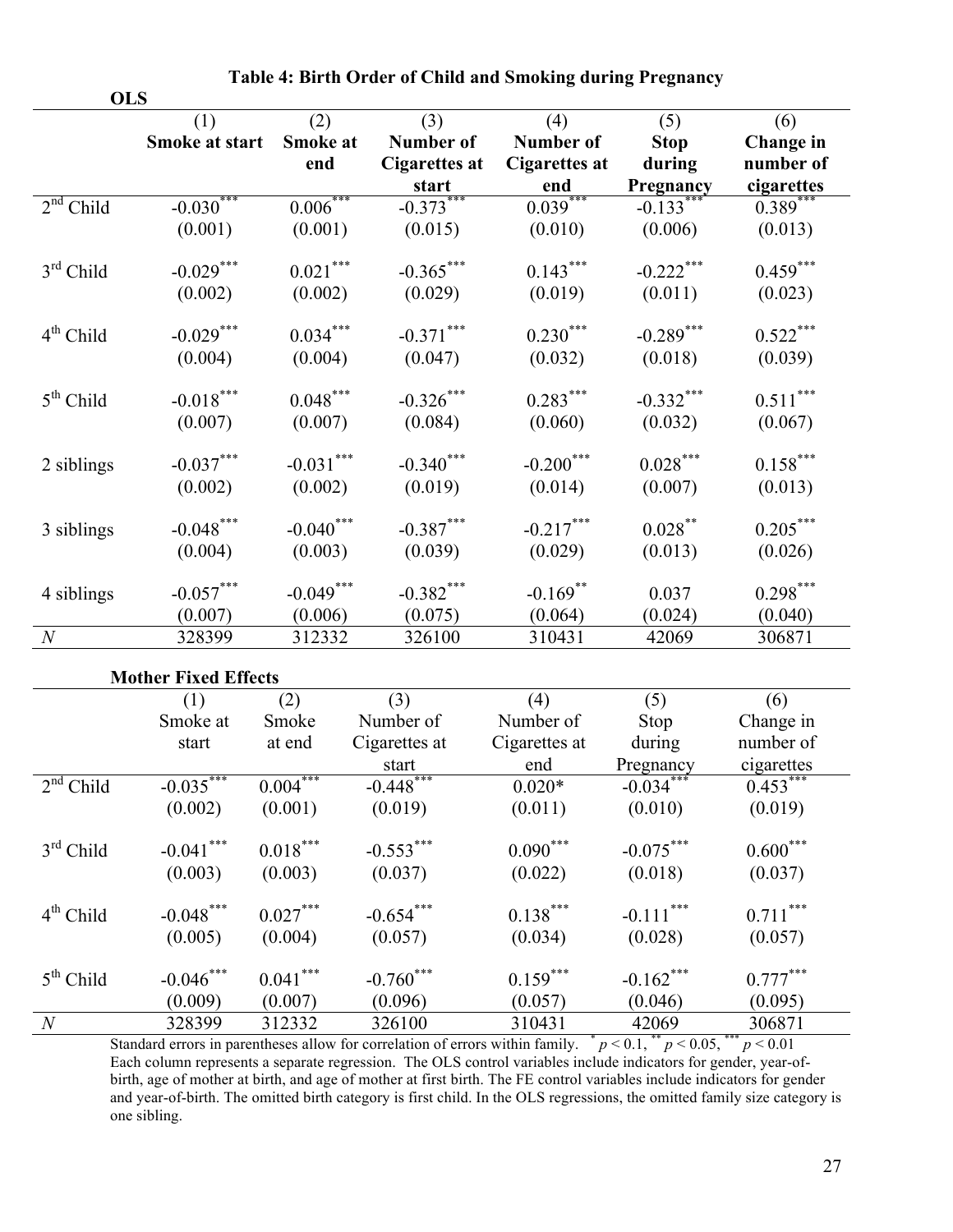| (1)<br>(2)<br>(3)<br>Months Breastfed<br>Months Breastfed<br>Breastfed for 6+<br>months | (4)<br>Breastfed for 6+<br>months<br>$-0.010*$ |
|-----------------------------------------------------------------------------------------|------------------------------------------------|
|                                                                                         |                                                |
|                                                                                         |                                                |
|                                                                                         |                                                |
| $-0.334***$<br>$2nd$ Child<br>$-0.256$ ***<br>$-0.002$                                  |                                                |
| (0.058)<br>(0.058)<br>(0.006)                                                           | (0.006)                                        |
| $-0.241$ **<br>$-0.344***$<br>$3rd$ Child<br>$-0.013$                                   | $-0.023$ **                                    |
| (0.010)<br>(0.114)<br>(0.114)                                                           | (0.010)                                        |
| $-0.660$ ***<br>$-0.538***$<br>$-0.048***$<br>$4th$ Child                               | $-0.060$ ***                                   |
| (0.191)<br>(0.016)<br>(0.192)                                                           | (0.016)                                        |
| $-0.941$ **<br>$-1.067***$<br>$-0.060$ **<br>$5th$ Child                                | $-0.072$ **                                    |
| (0.028)<br>(0.374)<br>(0.372)                                                           | (0.028)                                        |
| $0.596***$<br>$0.587***$<br>$0.054***$<br>2 siblings                                    | $0.053***$                                     |
| (0.064)<br>(0.006)<br>(0.064)                                                           | (0.006)                                        |
| $1.147***$<br>$1.149***$<br>$0.090***$<br>3 siblings                                    | $0.090***$                                     |
| (0.109)<br>(0.010)<br>(0.109)                                                           | (0.010)                                        |
| $\left. 1.088\right. ^{***}$<br>$1.091***$<br>$0.058***$<br>4 siblings                  | $0.058***$                                     |
| (0.240)<br>(0.021)<br>(0.240)                                                           | (0.021)                                        |
| $0.597***$<br><b>Birth Weight</b>                                                       | $0.060***$                                     |
| (0.053)                                                                                 | (0.005)                                        |
| $\boldsymbol{N}$<br>42443<br>42443<br>42443                                             | 42443                                          |

## **Table 5: Birth Order and Breastfeeding**

## **Mother Fixed Effects**

|                | (1)                     | (2)                     | (3)                | (4)                |
|----------------|-------------------------|-------------------------|--------------------|--------------------|
|                | <b>Months Breastfed</b> | <b>Months Breastfed</b> | Breastfed for $6+$ | Breastfed for $6+$ |
|                |                         |                         | months             | months             |
| $2nd$ Child    | $-0.255***$             | $-0.335***$             | 0.003              | $-0.005$           |
|                | (0.053)                 | (0.054)                 | (0.005)            | (0.005)            |
| $3rd$ Child    | $-0.240$ **             | $-0.351***$             | $-0.014$           | $-0.026$ ***       |
|                | (0.098)                 | (0.098)                 | (0.010)            | (0.010)            |
| $4th$ Child    | $-0.478$ ***            | $-0.611***$             | $-0.055***$        | $-0.068***$        |
|                | (0.155)                 | (0.155)                 | (0.015)            | (0.015)            |
| $5th$ Child    | $-1.068$ ***            | $-1.217***$             | $-0.100***$        | $-0.115***$        |
|                | (0.270)                 | (0.270)                 | (0.027)            | (0.027)            |
| Birth Weight   |                         | $0.584***$              |                    | $0.060***$         |
|                |                         | (0.052)                 |                    | (0.005)            |
| $\overline{N}$ | 42443                   | 42443                   | 42443              | 42443              |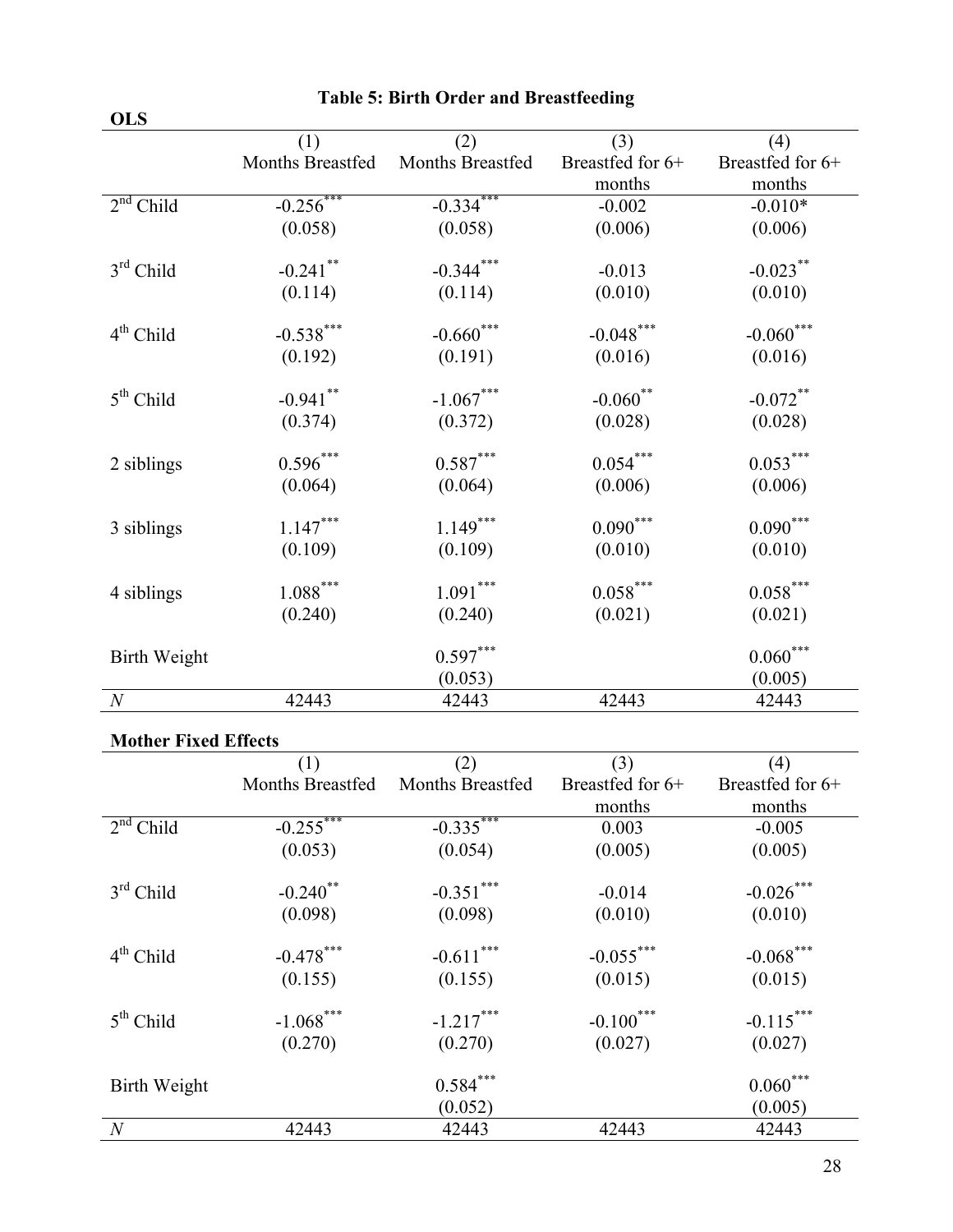Standard errors in parentheses allow for correlation of errors within family.  $p < 0.1$ ,  $p < 0.05$ ,  $p < 0.01$ Each column represents a separate regression. The OLS control variables include indicators for gender, year-ofbirth, test year, survey, age of mother at birth, and age of mother at first birth. The FE control variables include indicators for gender, year-of-birth, test year, and survey. The omitted birth category is first child. In the OLS regressions, the omitted family size category is one sibling.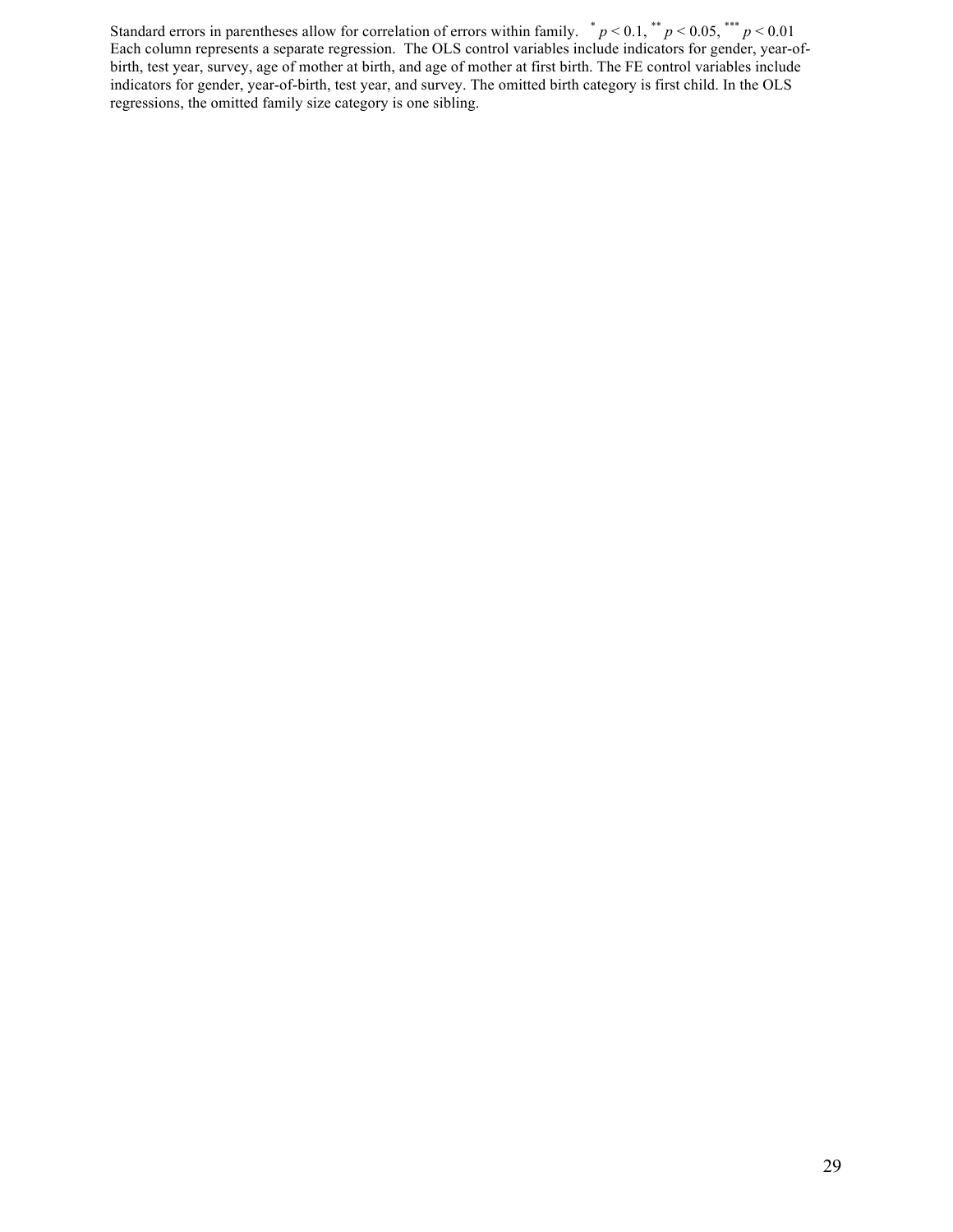| Observations<br>Deviation<br>0.24<br>0.00<br>1.00<br><b>High Blood Pressure</b><br>279624<br>0.43<br>0.26<br>0.00<br>1.00<br><b>High Cholesterol</b><br>278918<br>0.44<br>0.22<br>0.00<br>1.00<br><b>High Triglycerides</b><br>278911<br>0.41<br>172.75<br>8.96<br>115.00<br>212.00<br>Height<br>279840<br>0.50<br>0.00<br>High BMI<br>279706<br>0.47<br>1.00<br>Obese<br>0.10<br>0.30<br>0.00<br>1.00<br>279706<br>5.05<br>0.00<br>80.00<br>277706<br>7.55<br>Number of Cigarettes per<br>day<br>Daily Smoker<br>0.00<br>278764<br>0.38<br>0.49<br>1.00<br>Number of Alcoholic<br>4.73<br>6.12<br>0.00<br>206.00<br>129353<br>Drinks in last two weeks<br><b>Heavy Drinker</b><br>129353<br>0.13<br>0.00<br>1.00<br>0.02<br>0.49<br>0.00<br>1.00<br>Exercise each week<br>144444<br>0.42<br>0.85<br>0.36<br>0.00<br>1.00<br>Good Health<br>151247<br>0.77<br>0.42<br>0.00<br>1.00<br>142160<br>Happy<br>Mental Illness Index<br>1.41<br>0.42<br>1.00<br>4.00<br>147296<br>0.21<br>0.00<br><b>Bad Mental Health</b><br>140957<br>0.41<br>1.00<br>0.50<br>0.00<br>1.00<br>280245<br>0.50<br>Female<br>41.72<br>2.43<br>35.00<br>60.00<br>280245<br>Age<br>Year of Birth<br>3.71<br>1960<br>280245<br>1952.80<br>1940<br>28.94<br>5.93<br>16.00<br>49.00<br>Mother's age at birth<br>280245<br>Mother's age at $1st$ birth<br>25.98<br>4.75<br>45.00<br>280245<br>16.00<br>1994.60<br>3.39<br>1988<br>2003<br>280245<br>Survey year<br><b>CONOR Sample</b><br>0.38<br>0.00<br>1.00<br>280245<br>0.17<br>$1st$ child<br>0.00<br>1.00<br>280245<br>0.44<br>0.50<br>2 <sup>nd</sup><br>child<br>0.38<br>0.00<br>1.00<br>280245<br>0.49<br>$3^{\text{rd}}$<br>child<br>0.34<br>280245<br>0.14<br>0.00<br>1.00<br>$4th$ child<br>0.00<br>1.00<br>280245<br>0.04<br>0.19<br>$5th$ child<br>0.01<br>0.09<br>0.00<br>1.00<br>280245<br>0.00<br>1.00<br>280245<br>0.37<br>0.48<br>1 sibling<br>0.33<br>0.47<br>0.00<br>1.00<br>2 siblings<br>280245<br>0.20<br>0.00<br>3 siblings<br>280245<br>0.40<br>1.00<br>0.00<br>4 siblings<br>280245<br>0.10<br>0.30<br>1.00 | No. of | Mean | Standard | Min | Max |
|----------------------------------------------------------------------------------------------------------------------------------------------------------------------------------------------------------------------------------------------------------------------------------------------------------------------------------------------------------------------------------------------------------------------------------------------------------------------------------------------------------------------------------------------------------------------------------------------------------------------------------------------------------------------------------------------------------------------------------------------------------------------------------------------------------------------------------------------------------------------------------------------------------------------------------------------------------------------------------------------------------------------------------------------------------------------------------------------------------------------------------------------------------------------------------------------------------------------------------------------------------------------------------------------------------------------------------------------------------------------------------------------------------------------------------------------------------------------------------------------------------------------------------------------------------------------------------------------------------------------------------------------------------------------------------------------------------------------------------------------------------------------------------------------------------------------------------------------------------------------------------------------------------------------------------------------------------------------------------------------------------------------------------------------------------|--------|------|----------|-----|-----|
|                                                                                                                                                                                                                                                                                                                                                                                                                                                                                                                                                                                                                                                                                                                                                                                                                                                                                                                                                                                                                                                                                                                                                                                                                                                                                                                                                                                                                                                                                                                                                                                                                                                                                                                                                                                                                                                                                                                                                                                                                                                          |        |      |          |     |     |
|                                                                                                                                                                                                                                                                                                                                                                                                                                                                                                                                                                                                                                                                                                                                                                                                                                                                                                                                                                                                                                                                                                                                                                                                                                                                                                                                                                                                                                                                                                                                                                                                                                                                                                                                                                                                                                                                                                                                                                                                                                                          |        |      |          |     |     |
|                                                                                                                                                                                                                                                                                                                                                                                                                                                                                                                                                                                                                                                                                                                                                                                                                                                                                                                                                                                                                                                                                                                                                                                                                                                                                                                                                                                                                                                                                                                                                                                                                                                                                                                                                                                                                                                                                                                                                                                                                                                          |        |      |          |     |     |
|                                                                                                                                                                                                                                                                                                                                                                                                                                                                                                                                                                                                                                                                                                                                                                                                                                                                                                                                                                                                                                                                                                                                                                                                                                                                                                                                                                                                                                                                                                                                                                                                                                                                                                                                                                                                                                                                                                                                                                                                                                                          |        |      |          |     |     |
|                                                                                                                                                                                                                                                                                                                                                                                                                                                                                                                                                                                                                                                                                                                                                                                                                                                                                                                                                                                                                                                                                                                                                                                                                                                                                                                                                                                                                                                                                                                                                                                                                                                                                                                                                                                                                                                                                                                                                                                                                                                          |        |      |          |     |     |
|                                                                                                                                                                                                                                                                                                                                                                                                                                                                                                                                                                                                                                                                                                                                                                                                                                                                                                                                                                                                                                                                                                                                                                                                                                                                                                                                                                                                                                                                                                                                                                                                                                                                                                                                                                                                                                                                                                                                                                                                                                                          |        |      |          |     |     |
|                                                                                                                                                                                                                                                                                                                                                                                                                                                                                                                                                                                                                                                                                                                                                                                                                                                                                                                                                                                                                                                                                                                                                                                                                                                                                                                                                                                                                                                                                                                                                                                                                                                                                                                                                                                                                                                                                                                                                                                                                                                          |        |      |          |     |     |
|                                                                                                                                                                                                                                                                                                                                                                                                                                                                                                                                                                                                                                                                                                                                                                                                                                                                                                                                                                                                                                                                                                                                                                                                                                                                                                                                                                                                                                                                                                                                                                                                                                                                                                                                                                                                                                                                                                                                                                                                                                                          |        |      |          |     |     |
|                                                                                                                                                                                                                                                                                                                                                                                                                                                                                                                                                                                                                                                                                                                                                                                                                                                                                                                                                                                                                                                                                                                                                                                                                                                                                                                                                                                                                                                                                                                                                                                                                                                                                                                                                                                                                                                                                                                                                                                                                                                          |        |      |          |     |     |
|                                                                                                                                                                                                                                                                                                                                                                                                                                                                                                                                                                                                                                                                                                                                                                                                                                                                                                                                                                                                                                                                                                                                                                                                                                                                                                                                                                                                                                                                                                                                                                                                                                                                                                                                                                                                                                                                                                                                                                                                                                                          |        |      |          |     |     |
|                                                                                                                                                                                                                                                                                                                                                                                                                                                                                                                                                                                                                                                                                                                                                                                                                                                                                                                                                                                                                                                                                                                                                                                                                                                                                                                                                                                                                                                                                                                                                                                                                                                                                                                                                                                                                                                                                                                                                                                                                                                          |        |      |          |     |     |
|                                                                                                                                                                                                                                                                                                                                                                                                                                                                                                                                                                                                                                                                                                                                                                                                                                                                                                                                                                                                                                                                                                                                                                                                                                                                                                                                                                                                                                                                                                                                                                                                                                                                                                                                                                                                                                                                                                                                                                                                                                                          |        |      |          |     |     |
|                                                                                                                                                                                                                                                                                                                                                                                                                                                                                                                                                                                                                                                                                                                                                                                                                                                                                                                                                                                                                                                                                                                                                                                                                                                                                                                                                                                                                                                                                                                                                                                                                                                                                                                                                                                                                                                                                                                                                                                                                                                          |        |      |          |     |     |
|                                                                                                                                                                                                                                                                                                                                                                                                                                                                                                                                                                                                                                                                                                                                                                                                                                                                                                                                                                                                                                                                                                                                                                                                                                                                                                                                                                                                                                                                                                                                                                                                                                                                                                                                                                                                                                                                                                                                                                                                                                                          |        |      |          |     |     |
|                                                                                                                                                                                                                                                                                                                                                                                                                                                                                                                                                                                                                                                                                                                                                                                                                                                                                                                                                                                                                                                                                                                                                                                                                                                                                                                                                                                                                                                                                                                                                                                                                                                                                                                                                                                                                                                                                                                                                                                                                                                          |        |      |          |     |     |
|                                                                                                                                                                                                                                                                                                                                                                                                                                                                                                                                                                                                                                                                                                                                                                                                                                                                                                                                                                                                                                                                                                                                                                                                                                                                                                                                                                                                                                                                                                                                                                                                                                                                                                                                                                                                                                                                                                                                                                                                                                                          |        |      |          |     |     |
|                                                                                                                                                                                                                                                                                                                                                                                                                                                                                                                                                                                                                                                                                                                                                                                                                                                                                                                                                                                                                                                                                                                                                                                                                                                                                                                                                                                                                                                                                                                                                                                                                                                                                                                                                                                                                                                                                                                                                                                                                                                          |        |      |          |     |     |
|                                                                                                                                                                                                                                                                                                                                                                                                                                                                                                                                                                                                                                                                                                                                                                                                                                                                                                                                                                                                                                                                                                                                                                                                                                                                                                                                                                                                                                                                                                                                                                                                                                                                                                                                                                                                                                                                                                                                                                                                                                                          |        |      |          |     |     |
|                                                                                                                                                                                                                                                                                                                                                                                                                                                                                                                                                                                                                                                                                                                                                                                                                                                                                                                                                                                                                                                                                                                                                                                                                                                                                                                                                                                                                                                                                                                                                                                                                                                                                                                                                                                                                                                                                                                                                                                                                                                          |        |      |          |     |     |
|                                                                                                                                                                                                                                                                                                                                                                                                                                                                                                                                                                                                                                                                                                                                                                                                                                                                                                                                                                                                                                                                                                                                                                                                                                                                                                                                                                                                                                                                                                                                                                                                                                                                                                                                                                                                                                                                                                                                                                                                                                                          |        |      |          |     |     |
|                                                                                                                                                                                                                                                                                                                                                                                                                                                                                                                                                                                                                                                                                                                                                                                                                                                                                                                                                                                                                                                                                                                                                                                                                                                                                                                                                                                                                                                                                                                                                                                                                                                                                                                                                                                                                                                                                                                                                                                                                                                          |        |      |          |     |     |
|                                                                                                                                                                                                                                                                                                                                                                                                                                                                                                                                                                                                                                                                                                                                                                                                                                                                                                                                                                                                                                                                                                                                                                                                                                                                                                                                                                                                                                                                                                                                                                                                                                                                                                                                                                                                                                                                                                                                                                                                                                                          |        |      |          |     |     |
|                                                                                                                                                                                                                                                                                                                                                                                                                                                                                                                                                                                                                                                                                                                                                                                                                                                                                                                                                                                                                                                                                                                                                                                                                                                                                                                                                                                                                                                                                                                                                                                                                                                                                                                                                                                                                                                                                                                                                                                                                                                          |        |      |          |     |     |
|                                                                                                                                                                                                                                                                                                                                                                                                                                                                                                                                                                                                                                                                                                                                                                                                                                                                                                                                                                                                                                                                                                                                                                                                                                                                                                                                                                                                                                                                                                                                                                                                                                                                                                                                                                                                                                                                                                                                                                                                                                                          |        |      |          |     |     |
|                                                                                                                                                                                                                                                                                                                                                                                                                                                                                                                                                                                                                                                                                                                                                                                                                                                                                                                                                                                                                                                                                                                                                                                                                                                                                                                                                                                                                                                                                                                                                                                                                                                                                                                                                                                                                                                                                                                                                                                                                                                          |        |      |          |     |     |
|                                                                                                                                                                                                                                                                                                                                                                                                                                                                                                                                                                                                                                                                                                                                                                                                                                                                                                                                                                                                                                                                                                                                                                                                                                                                                                                                                                                                                                                                                                                                                                                                                                                                                                                                                                                                                                                                                                                                                                                                                                                          |        |      |          |     |     |
|                                                                                                                                                                                                                                                                                                                                                                                                                                                                                                                                                                                                                                                                                                                                                                                                                                                                                                                                                                                                                                                                                                                                                                                                                                                                                                                                                                                                                                                                                                                                                                                                                                                                                                                                                                                                                                                                                                                                                                                                                                                          |        |      |          |     |     |
|                                                                                                                                                                                                                                                                                                                                                                                                                                                                                                                                                                                                                                                                                                                                                                                                                                                                                                                                                                                                                                                                                                                                                                                                                                                                                                                                                                                                                                                                                                                                                                                                                                                                                                                                                                                                                                                                                                                                                                                                                                                          |        |      |          |     |     |
|                                                                                                                                                                                                                                                                                                                                                                                                                                                                                                                                                                                                                                                                                                                                                                                                                                                                                                                                                                                                                                                                                                                                                                                                                                                                                                                                                                                                                                                                                                                                                                                                                                                                                                                                                                                                                                                                                                                                                                                                                                                          |        |      |          |     |     |
|                                                                                                                                                                                                                                                                                                                                                                                                                                                                                                                                                                                                                                                                                                                                                                                                                                                                                                                                                                                                                                                                                                                                                                                                                                                                                                                                                                                                                                                                                                                                                                                                                                                                                                                                                                                                                                                                                                                                                                                                                                                          |        |      |          |     |     |
|                                                                                                                                                                                                                                                                                                                                                                                                                                                                                                                                                                                                                                                                                                                                                                                                                                                                                                                                                                                                                                                                                                                                                                                                                                                                                                                                                                                                                                                                                                                                                                                                                                                                                                                                                                                                                                                                                                                                                                                                                                                          |        |      |          |     |     |
|                                                                                                                                                                                                                                                                                                                                                                                                                                                                                                                                                                                                                                                                                                                                                                                                                                                                                                                                                                                                                                                                                                                                                                                                                                                                                                                                                                                                                                                                                                                                                                                                                                                                                                                                                                                                                                                                                                                                                                                                                                                          |        |      |          |     |     |
|                                                                                                                                                                                                                                                                                                                                                                                                                                                                                                                                                                                                                                                                                                                                                                                                                                                                                                                                                                                                                                                                                                                                                                                                                                                                                                                                                                                                                                                                                                                                                                                                                                                                                                                                                                                                                                                                                                                                                                                                                                                          |        |      |          |     |     |
|                                                                                                                                                                                                                                                                                                                                                                                                                                                                                                                                                                                                                                                                                                                                                                                                                                                                                                                                                                                                                                                                                                                                                                                                                                                                                                                                                                                                                                                                                                                                                                                                                                                                                                                                                                                                                                                                                                                                                                                                                                                          |        |      |          |     |     |

#### **Appendix Table 1 Summary Statistics for Health Sample**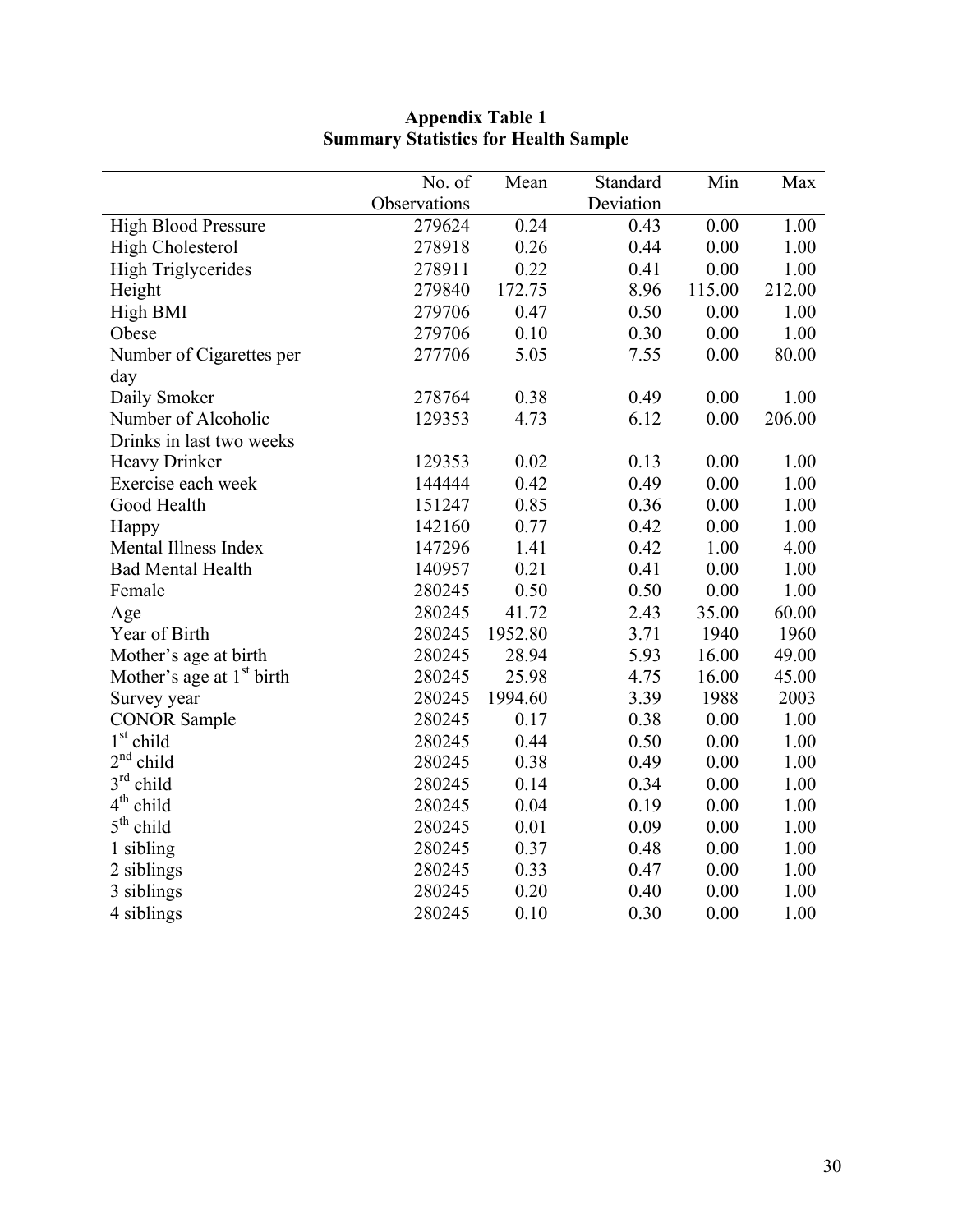## **Appendix Table 2**

| Summary Statistics for Smoking Sample |              |         |           |          |       |  |  |
|---------------------------------------|--------------|---------|-----------|----------|-------|--|--|
|                                       | No. of       | Mean    | Standard  | Min      | Max   |  |  |
|                                       | Observations |         | Deviation |          |       |  |  |
| Smoke at start of                     | 328399       | 0.14    | 0.34      | 0.00     | 1.00  |  |  |
| pregnancy                             |              |         |           |          |       |  |  |
| Smoke at end of                       | 312332       | 0.09    | 0.29      | 0.00     | 1.00  |  |  |
| pregnancy                             |              |         |           |          |       |  |  |
| Cigarettes per day at start           | 326100       | 1.21    | 3.68      | 0.00     | 83.00 |  |  |
| of pregnancy                          |              |         |           |          |       |  |  |
| Cigarettes per day at end             | 310431       | 0.62    | 2.40      | 0.00     | 75.00 |  |  |
| of pregnancy                          |              |         |           |          |       |  |  |
| Stop smoking during                   | 42069        | 0.37    | 0.48      | 0.00     | 1.00  |  |  |
| pregnancy                             |              |         |           |          |       |  |  |
| Change in number of                   | 306871       | $-0.59$ | 2.61      | $-51.00$ | 65.00 |  |  |
| cigarettes per day during             |              |         |           |          |       |  |  |
| pregnancy                             |              |         |           |          |       |  |  |
| Female                                | 397295       | 0.49    | 0.50      | 0.00     | 1.00  |  |  |
| Year of Birth                         | 397295       | 2004.13 | 2.98      | 1999     | 2009  |  |  |
| Mother's age at birth                 | 397295       | 29.17   | 4.78      | 16.00    | 49.00 |  |  |
| Mother's age at $1st$ birth           | 397295       | 26.60   | 4.60      | 16.00    | 45.00 |  |  |
| $1st$ child                           | 397295       | 0.35    | 0.48      | 0.00     | 1.00  |  |  |
| $2nd$ child                           | 397295       | 0.45    | 0.50      | 0.00     | 1.00  |  |  |
| $3rd$ child                           | 397295       | 0.15    | 0.36      | 0.00     | 1.00  |  |  |
| $4th$ child                           | 397295       | 0.04    | 0.19      | 0.00     | 1.00  |  |  |
| $5th$ child                           | 397295       | 0.01    | 0.10      | 0.00     | 1.00  |  |  |
| 1 sibling                             | 397295       | 0.62    | 0.49      | 0.00     | 1.00  |  |  |
| 2 siblings                            | 397295       | 0.29    | 0.45      | 0.00     | 1.00  |  |  |
| 3 siblings                            | 397295       | 0.07    | 0.26      | 0.00     | 1.00  |  |  |
| 4 siblings                            | 397295       | 0.02    | 0.14      | 0.00     | 1.00  |  |  |